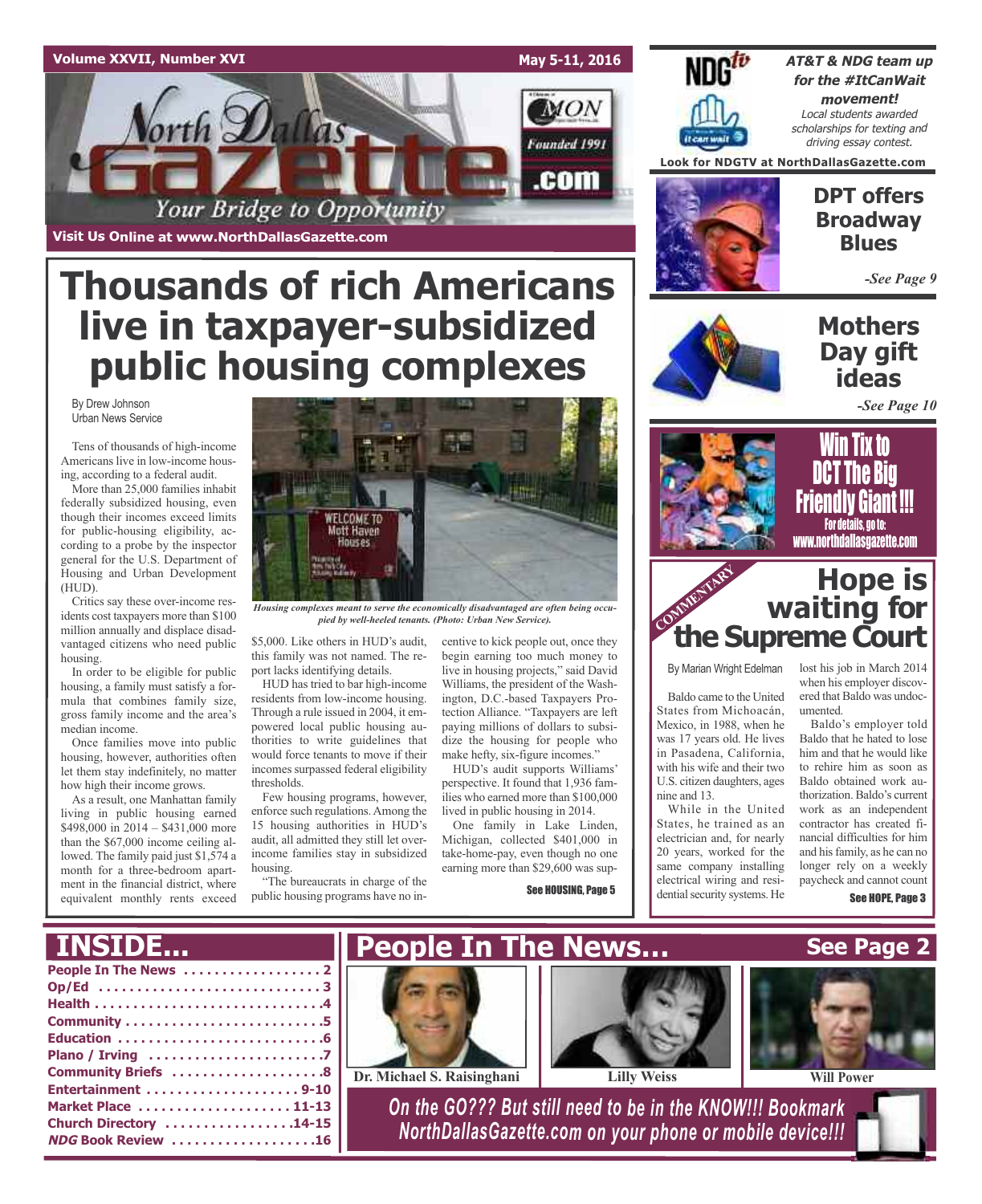#### **People in the News www.NorthDallasGazette.com**

### **Dr.Michael S. Raisinghani**

Dr. Mahesh (Michael) S. Raisinghani, Ph.D, MBA, MSc is the President and CEO of RGI, Inc. and a tenured management professor in the Executive MBA program at the TWU School of Management.

Dr. Raisinghani introduced the keynote speaker at the Texas Woman's University's (TWU) Induction Ceremony for the National Society of Leadership and Success (NSLS) at TWU in Denton, Texas.

He earned his leadership certificate from the Center for Creative Leadership



and is a Project Management Professional (PMP), Certified E-Commerce Consultant (CEC), and a Certified Information Security Manager (CISM). He was the invited

speaker on Innovation at the EU-Russia Summit held in Finland in May 2011, and the Project Management Institute's annual conference in Mexico in June 2011.

Dr. Raisinghani was awarded the 2015 Distinction in Distance Education award, the 2008 Excellence in Research & Scholarship award and the 2007 G. Ann Uhlir Endowed Fellowship in Higher Education Administration.

He was also the recipient of TWU School of Management's 2005 Best Professor Award for the

Most Innovative Teaching Methods; 2002 research award; 2001 King/Haggar Award for excellence in teaching, research and service; and a 1999 UD-GSM Presidential Award.

He has taught graduate courses at the European University in Switzerland, Turku School of Economics in Finland and Purdue University's German International School of Management and Administration in Germany. He has served as an External Examiner for theses and dissertations in Australia, South Africa and the USA. Dr. Raisinghani is an enthusiastic and high energy presenter using active learning techniques. His research has been published in several academic journals such as IEEE Transactions on Engineering Management, Information & Management.

Also, International Journal of Web-based Learning and Teaching Technologies, Information Resources Management Journal, International Journal of Innovation and Learning, Journal of E-Commerce Research, International Journal of Distance Education Technologies, Journal of IT Review,

Journal of Global IT Management, Journal of IT Cases and Applications Research.

In addition to the Journal of Emerging Trends in Computing and Information Sciences, International Journal of Service Science, Management, Engineering, and Technology, International Journal of Management Information System, Management Information Systems Review, and International Journal of E-Services and Mobile Applications among others and interna-

#### See RAISINGHANI, Page 8

### **Lilly Weiss**

The Dallas Arts District (DAD) is more than a place. To be effective, it has to be taken care of, provided for and led. The Dallas Arts District is a nonprofit organization that keeps you connected to the hundreds of events that are happening in the cultural center of Dallas. The DAD recently named a new Executive Director, which is a big deal for her and a big deal for North Texas! Here are some facts that you need to know about Lily Weiss, your next arts czar.

Lily Weiss landed her



first faculty job at Booker T. Washington High School for the Performing and Visual Arts in 1978. At that time, the vision of the Dallas Arts District was just beginning to take shape, but

Lily was there for the highs and lows to witness the birth of a new era in North Texas. In an interview with the Dallas Observer, she summarized her personal dream long before she even began interviewing for the job. "I would like to walk my grandchildren down through the Arts District and have this be so much a part of Dallas and an important part of the community that I can proudly say, 'This, I helped build."

Here are just some (yes, just some) of the awards that Lily has received as a dance educator and high school administrator: National Young Arts Foundation Distinguished Teacher Award, Distinguished Teacher by the Commission on Presidential Scholars ten different years by eleven students, SURDNA Arts Teacher Fellowship, the Texas Dance Educator Award, Bates Dance Festival Teacher Fellowship and named Distinguished Teacher from the Rockefeller Foundation. In the Dallas Arts District, there are dozens of educational programs serving thousands of students. It's very good news that Lily is at the helm so that these programs can grow and flourish.

Spread over 20 square blocks and encompassing 68 acres, DAD's stakeholders are a unique mix of the arts, science, recreation, commerce, residents, education and faith. The person in Lily's job helps ensure that these groups are working together toward a clear goal, and she's the perfect person for the role. During her tenure at Booker T., Weiss worked with the Center to create an innovative elective course in arts administration, teaching students the business side of the cultural sector so they're prepared for the stage or the board room. She was also instrumental in Sammons Lunch Jam, a partnership where students can perform in one of the Center's magnificent venues for the downtown Dallas work crowd.

DAD recently launched a comprehensive initiative with the Seattle-based design firm NBBJ to update the district's community development plan to replace the Sasaki Plan. What does this mean? As a member of the public, you will better be able to get to and explore a beautiful, inviting Dallas Arts District.

### **Will Power**

Will Power, theatre artistin-residence at SMU Meadows School of the Arts, is one of 21 national performing artists announced as recipients of the fifth annual Doris Duke Artist Awards, presented by the Doris Duke Charitable Foundation (DDCF). Appointed in recognition of their creative vitality and ongoing contributions to the fields of dance, jazz and theater, awardees will each receive \$275,000 in flexible, multiyear funding as well as financial and legal counseling, professional development activities and peer-topeer learning opportunities provided by Creative Capital, DDCF's primary partner



in the awards.

Will Power is an awardwinning playwright and performer who combines classic folklore with modern elements. His work sends audiences on a path of self-discovery by discussing complex themes and attempting to answer the questions people are

afraid to ask. His musical Stagger Lee (2015) spanned the 20th century, tracing mythical characters in their quest to achieve the American Dream. Its deep-seated themes of racism and power were translated through Joplin-inspired tunes, R&B and hip-hop. Other plays include Fetch Clay, Make Man, which recently enjoyed a successful run Off-Broadway at the New York Theatre Workshop; Steel Hammer with SITI Company (Humana Festival); The Seven (winner of Lucille Lortel Award for Best Musical, New York Theatre Workshop, La Jolla Playhouse); Five Fingers of Funk! (Children's Theatre Company); Honey Bo and The Goldmine (La Jolla

Playhouse); and two acclaimed solo shows, The Gathering and Flow, which toured over 70 cities in the U.S., Europe and Australia.

Power's numerous other awards include a United States Artist Prudential Fellowship, the TCG Peter Zeisler Memorial Award, a Jury Award for Best Theatre Performance at the HBO U.S. Comedy Arts Festival and the Trailblazer Award from The National Black Theater Network.

"I am thrilled and honored to receive a 2016 Doris Duke Artist Award," said Power. "As an artist, the road is often unpredictable and nothing is guaranteed. I have tried to the best of my ability to travel this road and create stories the best I can."

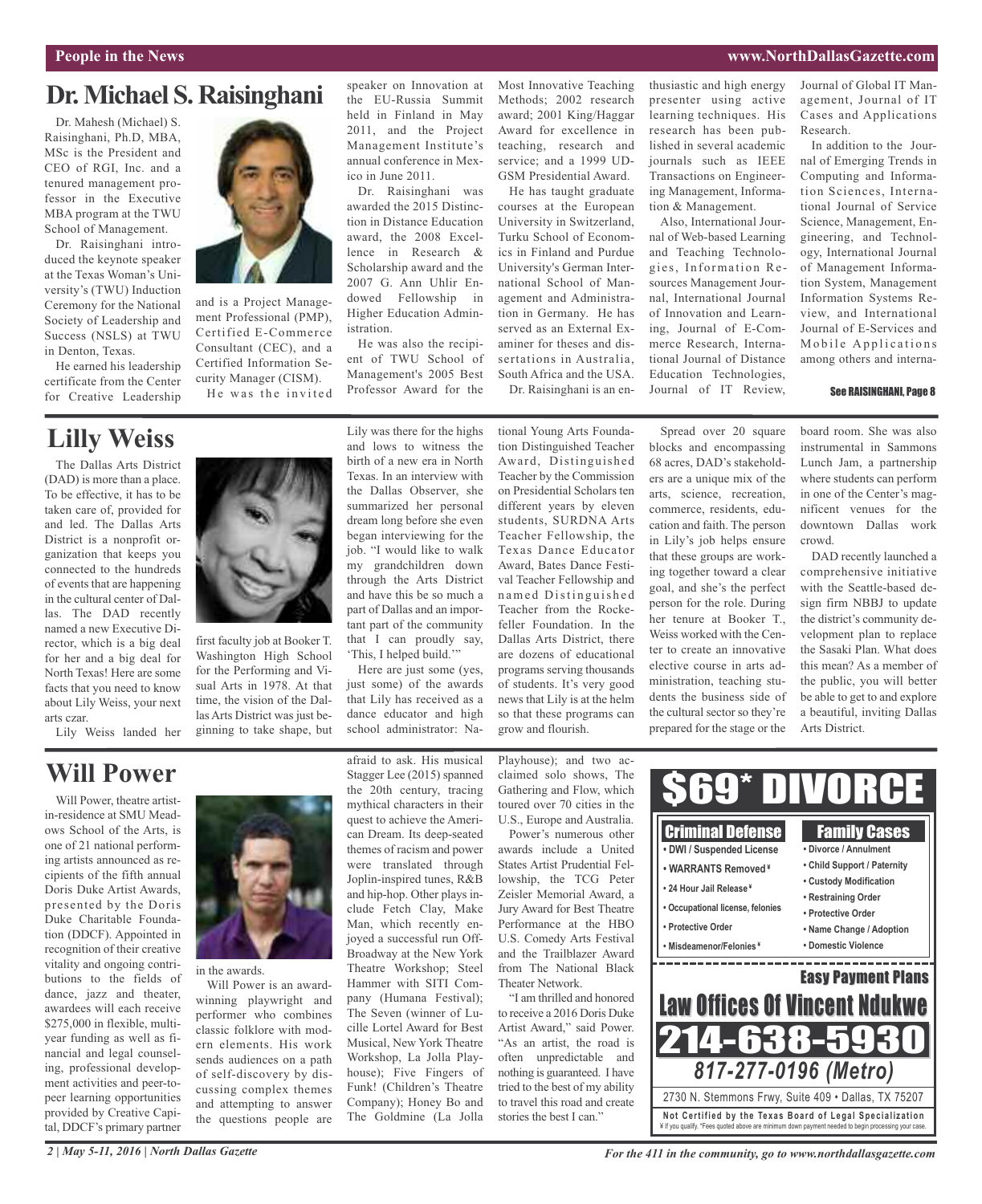#### **www.NorthDallasGazette.com Op-Ed**



*North Dallas Gazette assumes no responsibility for unsolicited material and reserves the right to edit and make appropriate revisions.*

*"Do what you say you are going to do ... when you say you are going to do it.*

**Publisher's Office:** publisher@northdallasgazette.com

**Sales Department:** marketing@northdallasgazette.com

#### **Editorial Department:**

editor@northdallasgazette.com

### **Online:**

www.NorthDallasGazette.com www.twitter.com/NDGEditor www.facebook.com/NorthDallasGazette www.pinterest.com/NDallasGazette

### STAFF

**Chairman Emeritus** *Jim Bochum 1933 – 2009*

**Published By**

**Editor** *Ruth Ferguson*

**Religious/ Marketing Editor** *Shirley Demus Tarpley*

**VP of Digital Marketing**

*Minority Opportunity News, Inc.*

**Web Master** *Todd Jones*

**Special Projects Manager** *Edward Dewayne "Preacher Boy"Gibson, Jr. James C. Allen*

**Community Marketing** *Nina Garcia*

#### **Advisory Board:**

*John Dudley Myrtle Hightower Fred Moses Annie Dickson Cecil Starks Willie Wattley Coty Rodriguez-Anderson B. J. Williams Denise Upchurch Barbara Simpkins, ADVISORY BOARD SECRETARY*

**Committees:** *Public Relations Planning and Implementation*

John Dudley, CHAIRPERSO

*Program Policy Development*

Coty Rodriguez

**Black liberals are hypocrites when it comes to the N-word**

### By Raynard Jackson NNPA Columnist

Once again, two nights ago, liberal hypocrisy was on full display at the White House Correspondents' Association's (WHCA) annual dinner. The dinner was begun in the early 1920s and usually the incumbent pres-

on getting work every week. The lack of a reliable income makes it difficult for Baldo to plan for his family's financial future." -Brief filed by immigrants' rights, civil rights and labor groups in U.S. v. Texas The futures of Baldo and his family and millions of other immigrant families are on hold until the U.S. Supreme Court makes a decision in U.S. v. Texas expected in June. Texas and 25 other states filed a lawsuit in February 2015 to block President Obama's November 2014 executive action to help keep immigrant families together. The Deferred Action for Parents of Americans and Lawful Permanent Residents (DAPA) and expanded Deferred Action for Childhood Arrivals (DACA) initiatives would help parents and young adults remain in the U.S. temporarily to work, further their education, and support their families. Baldo's story is documented in one of the 19 friend of the court briefs filed on behalf of more than 1,000 organizations and individuals supporting the President's execident and vice president of the United States attend. It is supposed to be a time of merriment and humor; but over time, it has become more and more of a liberal lovefest for the journalistic community in Washington, D.C.

Members of this group brag about their supposed

### DACA programs." **HOPE,** continued from Page <sup>1</sup>

DAPA would allow immigrant parents like Baldo with citizen children to seek protection from deportation, get a work permit, and keep their families together. The brief shares more about his story: "Baldo's financial difficulties are compounded by his fear of being forced to return to Michoacán, where he has not lived in nearly 30 years. He has heard from family members about kidnappings and other drug cartel-related violence, and would not feel safe returning to Michoacán. Given the risk of harm, he would not want to take his daughters there, but he also would not want to be separated from them."

An estimated 16 million people in the United States have mixed-status families like Baldo's. One in five undocumented immigrant adults has a U.S. citizen or lawful permanent resident spouse and about 3.8 million undocumented immigrants have children who are U.S. citizens. Broad documentation shows how deportation can result not only in separation of children from a parent but also food insecurity, challenges in accessing health care, housing instability, and sometimes entry of children into foster care. Families lose the financial stability provided by their formerly employed parent and the local economy suffers lower tax revenue. The very real threat of a parent's removal is causing millions of U.S. citizen and lawful permanent resident children emotional, psychological, and educational harm. DAPA would allow a parent like Baldo to return to

storied history, but as is habit with liberal journalists, they only tell you what they want you to know. The first thing one should do is take special note of is the first word in its name. I rest my case.

What's not included in their own historical narrative is the fact that they did

his former job and stay with his family for at least three years without fear of deportation, with the opportunity for renewal.

By expanding DACA, the Department of Homeland Security would offer deferred action to more young people brought to the United States as children before their sixteenth birthday. They must have continuously lived in the U.S. since January 2010 and every day since August 15, 2012, have a high school diploma or equivalent, or be in school.

The friend of the court brief of educators and children's advocates which CDF joined cites two young women who benefited from the initial DACA initiative. Tonya had dropped out of high school in Arizona, discouraged after her parents renot allow women to join until 1962. WHCA leaders were forced to change that policy figuratively at gunpoint.

In 1962, iconic journalist, Helen Thomas urged President Kennedy not to attend the dinner unless the WHCA

#### See LIBERALS, Page 8

turned to Mexico, but DACA gave her an incentive to complete her GED and enroll in a medical assistance training program. With DACA support and the needed identification, college student Jessica was able to volunteer at a hospital, apply for an internship at a medical school, and take the MCAT, hoping to move on to her dream of medical school.

I hope the U.S. Supreme Court will seize this opportunity to move our nation forward, prevent family break up, end the stressful hardships countless families face, and give hope and stability to millions of families, children, and young adults who would benefit from the President's executive actions.

*Marian Wright Edelman is President of the Children's Defense Fund.*



For the 411 in the community, go to www.northdallasgazette.com May 5-11, 2016 | North Dallas Gazette | 3

*The North Dallas Gazette, formerly Minority Opportunity News, was founded in July 1991, by Mr.Jim Bochum and Mr.Thurman R. Jones. North Dallas Gazette is a wholly owned subsidairy of Minority Opportunity News, Inc.*

**and Entertainment** *Jessica Brewer* **Contributing Writers** *Jackie Hardy*

utive actions.

The Children's Defense Fund joined 75 other education, health and child advocacy organizations in one of these briefs. The National Immigration Law Center says the multiple briefs in this case "demonstrate the severe, nationwide harm — to millions of individual families, to the safety of our communities, and to local and national economic well-being — produced by the injunction barring implementation of the Obama administration's DAPA and expanded

### *Terri Schlichenmeyer Nicole Scott*

**Production** *Margaret Freelon David Wilfong*

### **Advisory Board**

Cecil Starks, CHAIRPERSON *Business Growth Referral*

Annie Dickson, CHAIRPE

*Quality Assurance* Myrtle Hightower, CHAIRPERSO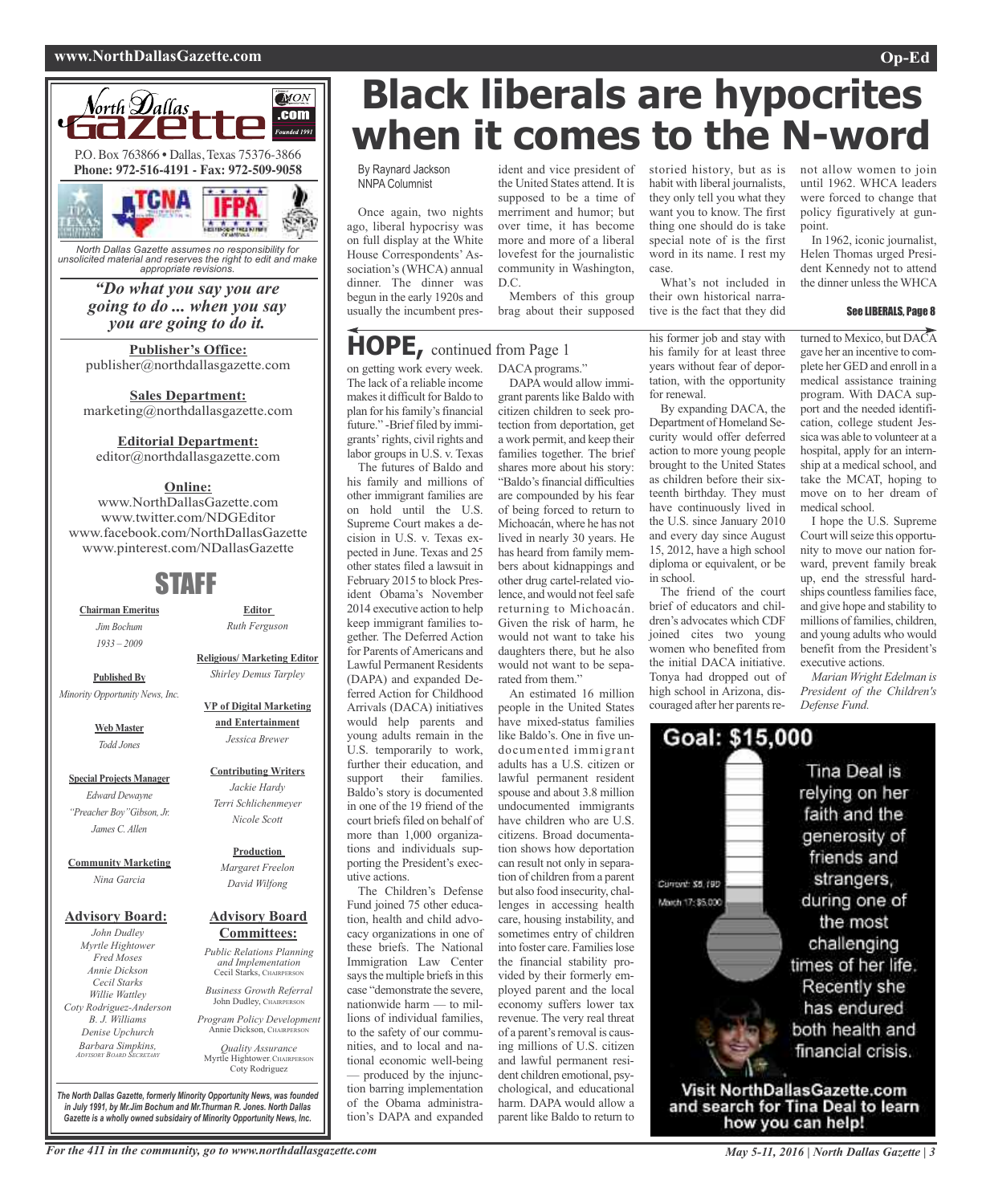### **Health www.NorthDallasGazette.com**

### **Planned Parenthood teen pregnancy prevention highlighted in May**

Texas has the fourth highest rate of teen births, and the highest rate of repeat teen births in the United States. May marks National Teen Pregnancy Prevention month, and Planned Parenthood of Greater Texas is focusing on award-winning programming and proven healthcare options to prevent unintended teen pregnancies.

Planned Parenthood education and outreach pro-



approach that engages parents, educators, and peers to

grams employ a three-part reduce teen pregnancy and sexually transmitted infections in the communities we

serve. All of PPGT's community health education programs are donor and grant-funded. Planned Parenthood provides them at no cost as a community resource.

"Parents are our best allies in helping teens stay safe and healthy," said Planned Parenthood of Greater Texas CEO Ken Lambrecht, "When young people talk to their parents about sex, they delay sexual

behavior, and make healthier, safer choices.

Planned Parenthood of Greater Texas' community health education program reaches over 14,000 Texans each year. Talk F!rst (or ¡Hable Primero!) workshops provide skills and strategies for parents to move from "the talk" into a conversation to support well-informed and positive decisions about their sexuality and sexual health.

TACT (TeenageAge Communication Theater) uses a teen acting troupe to stage dramatizations of common teen challenges to model positive choices for young people in North Texas. Nobody's Fool is a series of workshops for young people in the Waco area. All three encourage abstinence, promote parent-teen communication, and deliver medically accurate and ageappropriate information.

## **MDHearingAid providing free hearing screening by phone in May**

 $CHICAGO - MD -$ HearingAid, North America's largest provider of affordable FDA-registered hearing aids with prices beginning under \$200, today announced a partnership with the National Hearing Test to provide free hearing screening by phone beginning May 1.

The limited-time offer, coinciding with Better Hearing & Speech Month, eliminates the usual \$5 fee and can be redeemed by registering for a free access code at www.mdhearingaid.com/hearingtest.

Developed with funding from the National Institutes of Health, the National Hearing Test (NHT) provides a way to screen hearing with a scientifically validated test without leaving home. It is conducted completely by phone and provides anonymous results to

the user within 10 minutes. The NHT is an independent organization with no commercial ties to specific service providers or hearing aid manufacturers.

Test participants listen to three-digit sequences and then use the phone keypad to enter what they hear. Participants whose results indicate "slightly below normal" or "substantially below normal" hearing ability are provided information on how to obtain a more complete evaluation by a certified hearing professional in their local area.

Those who can benefit from hearing instruments have the option to order one-size-fits-most MD-HearingAid digital hearing aids that eliminate numerous fitting and adjustment appointments required with custom hearing aids.

"Fewer than half of the

more than 36 million Americans with significant hearing loss have had their hearing tested. Yet untreated hearing loss frequently leads to a serious decline in quality of life including social isolation, problems on the job, and even symptoms of dementia," said Dr. Sreekant Cherukuri, founder and CEO of MD-HearingAid. "This test is a simple, affordable and accurate screening that can help users determine

> office evaluation of their hearing." To date, nearly 40,000 people have screened themselves for hearing loss using the National Hearing Test. Of these, 81 percent had significant hearing loss in at least one ear. Follow-up studies showed that 38 percent of those surveyed went on to have or plan to have a

whether they need a full in-

### **RAISINGHANI, continued from Page 2**

tional/national conferences.

He has edited/co-edited seven books, including "Evaluating the Impact of Technology on Learning, Teaching, and Designing Curriculum: Emerging Trends", "Dynamic Advancements in Teaching and Learning Based Technologies: New Concepts", and "Research Methodologies in Engineering of Software Systems and Information Systems: Philosophies, Methods and

Innovations", published by IGI Global Publishers.

He has over 20 years of consulting experience in Fortune 500 Companies in the IT, banking, and service sectors, and provides management and technical consulting and training to all levels of professionals in both established businesses and new business ventures.

Dr. Raisinghani serves on the board of Global IT Management Association and on the education task

force of the World Affairs Council. He also serves as a Member of the Board of Advisors of Ability Connection, Coscend Communications Solutions and CRMG, Inc.

He is included in the millennium edition of Who's Who in the World, Who's Who in America, Who's Who among Professionals, Who's Who among America's Teachers and Who's Who in Information Technology.

Dr. Raisinghani can be Emailed at mraisinghani@twu.edu or Phone at (940) 898-2930.

professional hearing exam, with 28 percent of those having obtained hearing

aids or planning to do so. In addition, 77 percent of all callers surveyed said tak-

ing the National Hearing Test raised their awareness of hearing health.



4 | May 5-11, 2016 | North Dallas Gazette **State** For the 411 in the community, go to www.northdallasgazette.com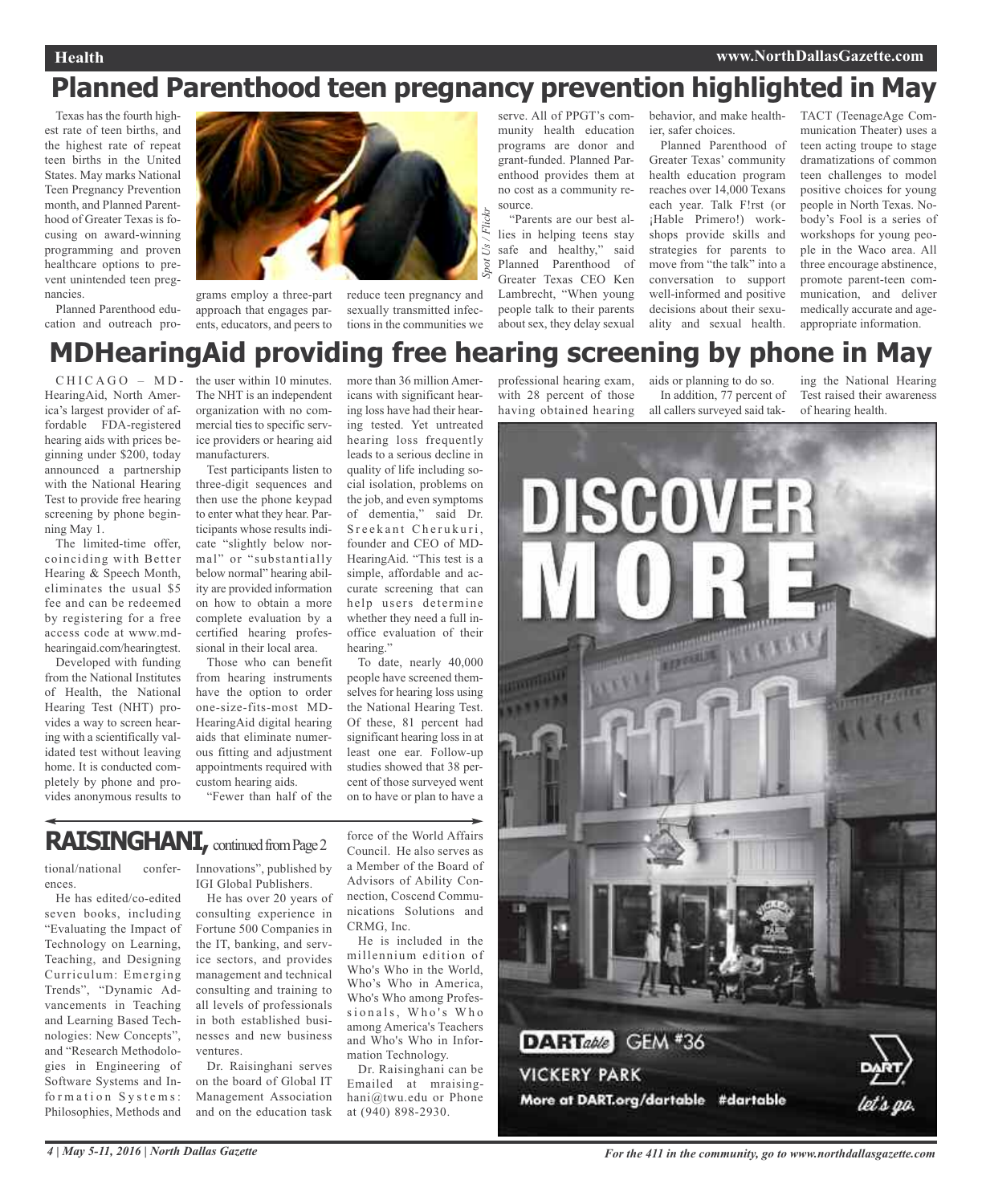### **Duncanville Police, Fire to host Fire Truck Pull to benefit Special Olympics Texas on May 21**

Those looking to test their strength or show it off in front of the community will have their chance to do just that when the Duncanville Police Department and Duncanville Fire Department hosts its annual Fire Truck Pull at Armstrong/Kidsville Park on Saturday, May 21 as a means to raise funds for Special Olympics Texas programming for athletes

with intellectual disabilities in the Greater Dallas area. Check-in and walk-up registration begins at 9:00 a.m. The first pull is slated for 10:15 a.m. Registration can be completed in advance online here.

The event is open to the public and is put on by the Law Enforcement Torch Run (LETR), SOTX's largest grass-root fundraiser, and is presented

by Metro Fire Apparatus Specialists, Inc. and W&B Service Company.

The Fire Truck Pull requires teams of 12 friends, family members and colleagues to put their biceps and working together to pull an actual 55,000-pound Duncanville fire truck for 75 feet. The challenge wraps up with an awards ceremony for the Fastest

Public Safety Team, Fastest Civilian Team, Most Money Raised and Fastest Youth Team.

The entry fee is \$25 per person or \$300 per team (12 people). If there are fewer than 12 on a team, please indicate so that "fill-ins" can be found.

Participants will receive a free hamburger, courtesy of In-N-Out Burger.

said Cruz, who says she "The existence of over-income families aid [publichousing authorities] in meeting their obligation to deconcentrate poverty and also serve to stabilize neighborhoods, because families working towards self-sufficiency serve as good role models to other tenants," Ozdinec wrote in a June

> spector general's findings. Ozdinec also expressed concern that forcing high-income families to leave pub-

> 2015 letter reacting to the in-

lic housing could affect their ability to stay employed and disrupt their children's learning, if they were forced to change schools within academic years.

Buchanan sponsored legislation requiring HUD to verify the income of publichousing residents and make them move once their earnings surpass the ceiling.

The bill passed the U.S. House of Representatives unanimously in February but is stalled in the Senate.

**HOUSING,** continued from Page <sup>1</sup>

posed to inhabit its public apartment.

A San Francisco family earned \$437,000 a year, according to the HUD investigation, but refused to give up its subsidized housing.

One family with \$6.1 million in assets lived in subsidized housing in Puerto Rico intended for a family earning less than \$20,000 a year.

This situation is most pronounced in New York City, where 10,250 units managed by the city's housing authority are occupied by residents whose earnings exceed eligibility limits.

Investigators also found that 1,219 over-income residents dwell in subsidized housing in Puerto Rico.

Taxpayers spend \$104 million a year to subsidize people in federal housing, even though they make too much money, according to

"It is outrageous that taxpayers are footing the bill for millionaires' housing," said Rep. Vern Buchanan (R - Florida). "This type of abuse hurts truly needy families."

investigators.

About 580,000 low-income families currently await vacancies in federal housing, HUD estimates. This frustrates Lilia Cruz,

who has lived in a Connecticut housing project for 18 years.

"I don't think it's fair,"

lives on less than \$8,000 a year. "It's ridiculous that those people live in public housing when they can afford to move out and open up a place for someone who really needs a place to live." Milan Ozdinec disagrees.

As HUD's deputy assistant secretary for public housing and voucher programs, he sees value in letting affluent residents retain their units, even if they shut out needy families.

*Contestants can test their strength against a fire engine in a competition to benefits Special Olympics on May 21.*



*May 5-11, 2016 | North Dallas Gazette | 5*

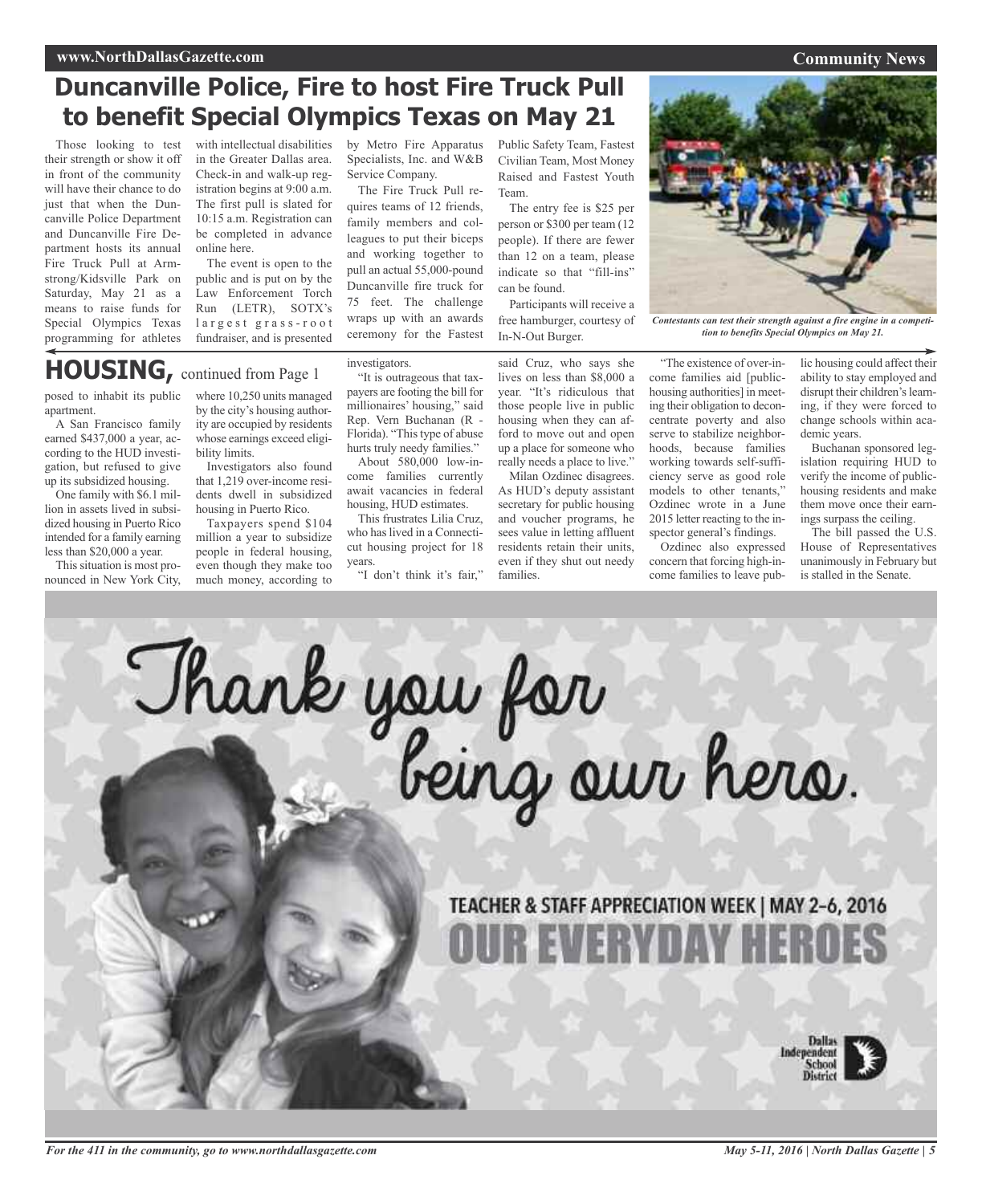# **Dallas ISD teacher awarded President's Council on Fitness, Sports & Nutrition Community Leadership Award**

The President's Council on Fitness, Sports & Nutrition has selected Sharon Foster of James Bowie Elementary to receive a 2016 President's Council on Fitness, Sports & Nutrition Community Leadership Award. The award is given

annually to individuals or organizations who improve the lives of others within their community by providing or enhancing opportunities to engage in sports, physical activities, fitness, and nutrition-related programs.

this prestigious award due to her efforts in creating a healthy and physically active school environment for her school and the school community. She was assisted by the Alliance for a Healthy Generation,

Foster was honored with Healthy School's program, Let's Move Active Schools and Fuel Up to Play 60 resources.

> "Sharon has worked to consistently promote opportunities for individuals to lead healthy lifestyles through physical activity

and/or healthy nutrition," says Shellie Pfohl, Executive Director of the Office of the President's Council on Fitness, Sports & Nutrition. "Because of Sharon Foster, James Bowie Elementary efforts and contributions, their community can embrace a more active lifestyle. Together, we are all working to make our nation a healthier one by helping individuals across the nation live vibrant, vivacious, and productive lives."

See AWARD, Page 7

# **SMU's 'Third Rail' Series will tackle topics others won't**

Tapping into frustration over political and personal incivility, and the inability to work toward middle ground on contentious topics, SMU's Center for Presidential History and the Cary Maguire Center for Ethics and Public Responsibility are launching The Third Rail Series Monday evening, May 9, to analyze and discuss deliberately touchy issues.

Free and open to the public, the first program will feature SMU scholars Maria Dixon Hall, Matthew



Wilson and Jeffrey Engel discussing the unusual anger and extremism revealed in the current presidential campaign. Engel will moderate a debate between Hall and Wilson on the topic, "The 2016 presidential campaign has revealed unusual anger and extremism: Should political discourse be less sensitive to identity politics?"

By definition, a voter is embracing identity politics if any single interest – such as race, gender, or position on a particular social issue – decides their support for or opposition to a candidate regardless of the candidate's views on other topics.

The "Third Rail" discussion will begin at 7 p.m. in McCord Auditorium in Dallas Hall, preceded by a light coffee service at 6:30 p.m. Parking will be available and free passes will be

emailed to registered guests before the event. Seating is limited, and not guaranteed. Register online.

Maria Dixon Hall, associate professor of corporate communication and public affairs, will argue for sensitivity to identity politics in political discourse: Matthew Wilson, associate professor of political science will argue for less sensitivity, and Engel, who is director of the Center for Presidential History at SMU, will guide the discussion and encourage audience participation. "America faces profoundly difficult issues," Engel said. "Race, inequality, guns, injustice and war only begin to start the list. But what is most troubling of late is our inability as a nation to discuss problems that plague us without resorting to angry rhetoric or retreating to silence when we would like to say more.

"SMU's new Third Rail Series is designed to break the silence," Engel said. "We intend to support our

university and our city in discussing the topics others won't, addressing the issues we've become too frightened to debate, using the direct language many have become too fearful to employ."

In each "Third Rail" session, two members of the SMU faculty will discuss one of the toughest issues of our day, and also engage with the audience, "in a thoughtful and respectful manner befitting a great University," Engel added.

## **NJCAA's Men's Tennis Championship headed to Collin College**

Collin College will host the National Junior College Athletic Association's (NJCAA) Men's National Tennis Championships, May 16-20. This will mark the 15th consecutive year Collin College has hosted

the event. The tournament draws the top junior college teams from around the nation to compete for the title of NJCAA Men's National Champion. Resi-

dents are encouraged to

come out and see some great tennis action at tournament sites around the Collin County area, including Collin College's Spring Creek Campus, 2800 E. Spring Creek Parkway in Plano, and The

University of Texas at Dallas, 800 W Campbell Road in Richardson.

"This is the largest college athletic event that occurs in Collin County," Tournament Coordinator Craig Leverette said.

"There will be more than 30 schools from across the country vying for both the Division I and Division III titles. Many of the players that compete in the event will be playing in some of the top NCAA programs in

the next year or two.

An electronic tournament program for the tournament will be available at www.collin.edu/athletics/national\_tourn/ on Friday, May 13.

### **El Centro College display inspired by 'Ragtime The Musical'**

Thirteen El Centro College Art students, under the direction of Omar Hernandez (Art Program Coordinator), designed 15 framed art pieces using various mediums that will be on display during the entire run of "Ragtime The Musical." The musical, which is showing at Music Hall at Fair Park, runs May 24- June 5.

The exhibition is made up of work from Digital Art I, Digital Art II and Drawing II. Their assignment was to create a composition after studying the history of the musical - including but not limited to: previous posters, stage settings, and time period references in general or create a composition inspired from the musical's cultural theme or a specific character.

Single tickets for "Ragtime The Musical" are now on sale online at www.DallasSummerMusicals.org.

*Artwork at right by Brian Burkhart*



- **State of Colorado, District Court, Jefferson County AMENDED SUMMONS FOR DECLARATION OF INVALIDITY OF MARRIAGE for Case No: 15DR1696 in Division P, Honorable Ryan Paul Loewer; Federico Cordovez, Petitioner vs Favour Johnson aka Thelma Arnold, Respondent**
- To respondent: Favour Johnson aka Thelma Arnold:
- This Summons serves as a notice to appear in this case.

You are notified that the petitioner named above has filed a lawsuit against you to determine invalidity of marriage. Within 35 days after this Summons is served on you, you must respond with a written answer, as that term is used in Colorado Code of Civil Procedure, to the Petition. Your response must be sent or delivered to the Court, whose address is: 100 Jefferson County Parkway, Golden, CO 80401 and to Katherine Windler, the petitioner's attorney whose address is 3737 Gill Drive, Denver, CO 80209. You may have an attorney help or represent you.

You may be required to pay a filing fee with your Respons $\square$ . The Response form (JDF 1270) can be found at www.courts.state.co.us by clicking on the "Self Help/Forms" tab. The Petition reDuests that the Court enter an Order affecting your marital status, distribution of property and debts, issues involving children such as child support, allocation of parental responsibilities (decision making and parenting time), maintenance (spousal support) attorneys' fees, and costs to the extent the Court has jurisdiction.

If you fail to file a Response in this case, any or all of the matters above, or any related matters which come before this Court may be decided without any further notice to you.

his is an action to obtain a Declaration of Invalidity of Marriage as more fully described in the Petition.

Dated this 18th day of APRIL 2016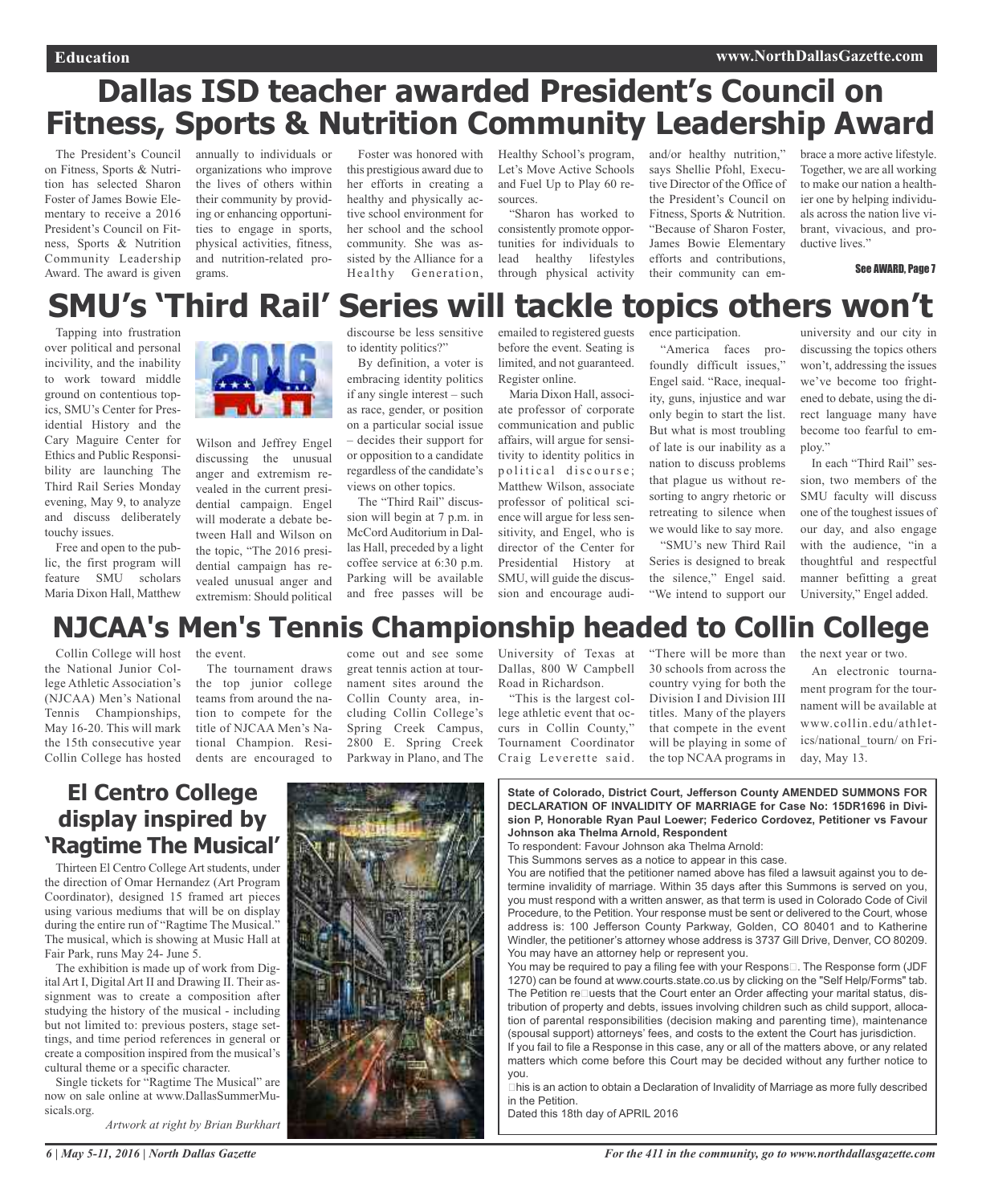### **www.NorthDallasGazette.com Plano** / **Irving**

### Wars event) **Irving library invites families to enjoy Screen Free Week**

*Tim*

*Pierce / Flickr*

According to recent research, American adults spend on average 7.4 hours with screens daily, teens spend 9 hours, while children ages 8 to 12 years watch them for nearly 6 hours. Another study shows nearly one in three children under 2 years have a television in their bedroom.

This is despite persisent warnings by the American Academy of Pediatrics that infants and children under 2 years should not be exposed to screens.

It can be a struggle for everyone to use screens less, especially when we all

Bowie Elementary Principal Caroline Wilson had high praise for Foster.

**AWARD,** continued from Page <sup>6</sup>

"As the National School Ambassador, Sharon has consistently advocated the importance of health, nutrition and fitness to our



have grown accustomed to them. Children are given smartphones to stay connected, and handheld games to be quiet in the car or at restaurants. Adults use these devices to check emails or chat with friends through **Kicking in for the kids...**

social media. But if you notice it's hard to disconnect, here are a few tips to start weening your family from screens.

• Create media-free zones in your house by removing electronics, especially televisions, from bedrooms. • During meal time, turn off the television and ban handheld electronics at the

table. • Avoid using the television for background noise. Only turn it on when you plan to watch a show or movie.

• Limit serious computer or console game playing to the weekends.

**Screen-Free Week Events at Valley Ranch Library**

Valley Ranch Library will host programs the week of May 2 to 6 as part of this

*On March 19, Kohl's Department Stores District Manager, Franky Pipes, and her team of store associates, presented Children's Health with a check for \$330,817 to support the Children's Health Kohl's Play Well Stay Well outreach program. The program promotes safe play when walking or biking, on playgrounds and in the sun.*

year's Annual Screen Free Week.

• 4 p.m. Monday - Sidewalk Chalk Art • 4 p.m. Tuesday - Bubble

Bonanza • 7 p.m.Wednesday - Family Fun Night: May the

Fourth Be With You (Star

Kid event For more information

Day

Prizes & Giveaways!

about these programs, please call the Valley Ranch Library at (972) 721-4669.



Be among the first 100 NDG YouTube subscribers and win prizes & giveaways to the hottest concerts and events in the DFW area.



Search for and subscribe to the North Dallas Gazette **Channel on YouTube** 



# **INJURED IN AN ACCIDE**

Auto Accidents

Slip & Fall

Defense & Wills and Probate

Let Us Get You The Help & Money You Deserve



school community," Wilson said. "She has overwhelmingly spearheaded the efforts at our school which have positively resulted in our achievements of the 2015 National Gold Recognition Award for The Al-

*Sharon Foster of James Bowie Elementary to receive a 2016 President's Council on Fitness, Sports & Nutrition Community Leadership Award. Photo Courtesy: Dallas ISD*

liance for a Healthier Generation and the 2015 National Recognition with Let's Move Active Schools". This year, in honor of its 60th Anniversary, the Presi-

dent's Council on Fitness, Sports & Nutrition presented the Community Leadership Award to 60 recipients across the country for making sports, physical activity, fitness, and nutrition-related programs available in their communities.



**Free Parsonol Injury** Consultation.

For the 411 in the community, go to www.northdallasgazette.com May 5-11, 2016 | North Dallas Gazette | 7

• 4 p.m. Thursday - Game

• 4 p.m. Friday - Wimpy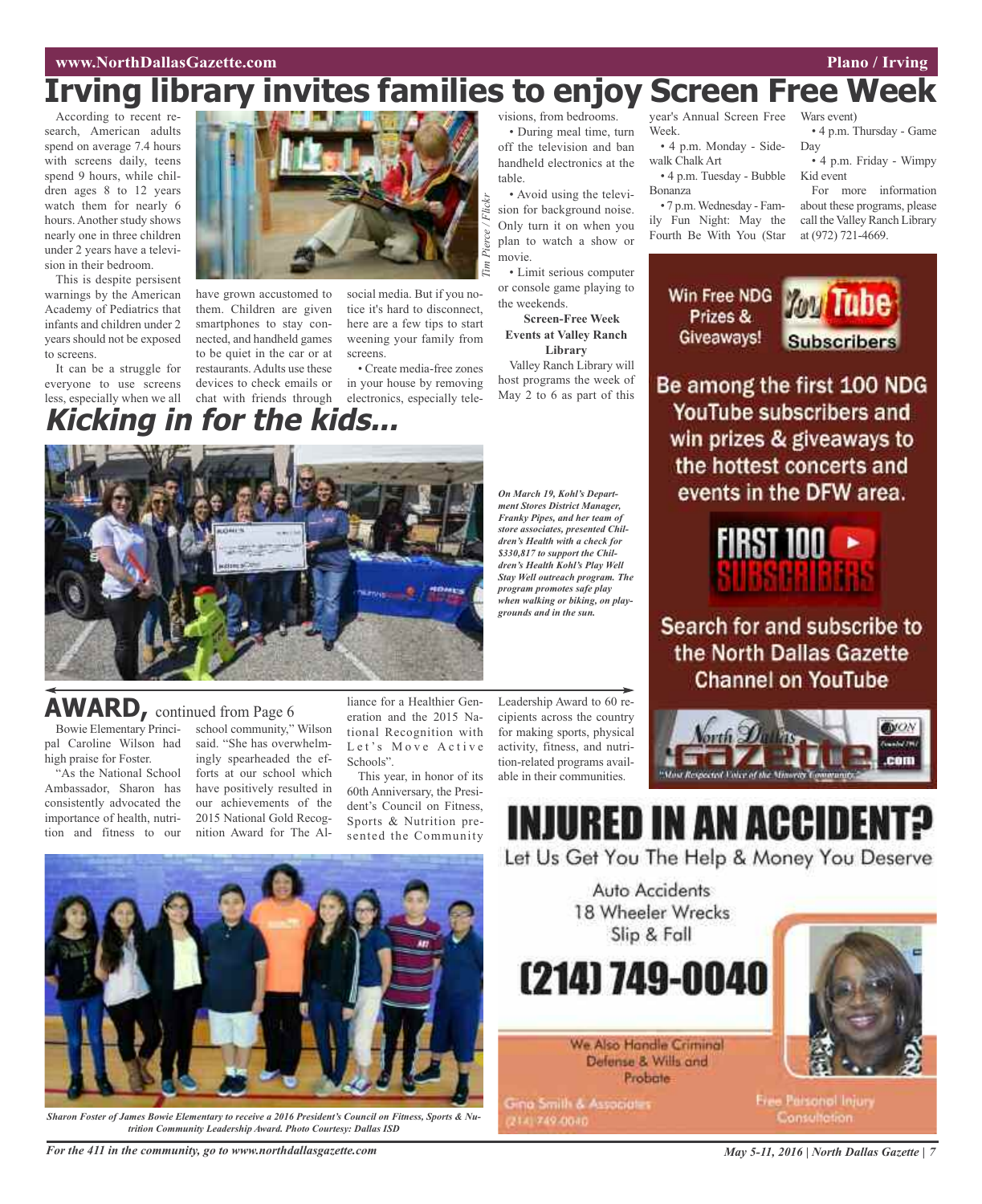### **Community Briefs**

### **GRAPEVINE Simon Kidgits Club**

Grapevine Mills is hosting the ultimate way for families to stretch their entertainment dollars this summer with the Simon Kidgits Club! On Friday, June 17, Simon Kidgits Club members are invited to a free screening of Disney's "Finding Dory." The screening is limited to the first 385 Kidgits members and 190 adults to sign up.

### **IRVING**

#### **Art Extravaganza** Children ages 12 and

under will participate in an

exciting community art project at Lee Park Recreational Center on May 21. All supplies and light refreshments will be provided. Cost is \$10 per person. Registration deadline is May 12.

#### **McKINNEY Main Street McKinney named quarterfinalist for "America's Main Streets" Contest**

McKinney's Main Street program has been named a quarterfinalist for the 2016 "America's Main Street" contest by Independent We Stand, the national small

business movement. Voting for the top Main Street program will take place at MainStreetContest.com through May 29. The winner will be announced June 3 and awarded \$25,000.

"Historic Downtown McKinney is the heart of our city. Our historic square defines this community and offers a strong sense of place. Downtown McKinney is where we gather to celebrate, relax and spend time with families and friends and money spent at our independently-owned small businesses stays in our community," said Amy Rosenthal, Director of McKinney Main Street. "Downtown McKinney offers economic and quality of life benefits that helps distinguish us as one of the leading Main Streets in America."

### **Disney's Aladdin JR**

From April 28 - May 8 at the Church Street Auditorium in McKinney a North Texas Performing Arts feature sharing the story of when the street urchin, Aladdin, vies for the attention of the beautiful princess, Jasmine.

He uses a genie's magic power to become a prince in order to marry her. Iago, Jafar, the Genie and more are here in Disney's Aladdin JR., a musical adventure filled with magic, mayhem and the power of love.

### **PLANO Collin College graduation**

Collin College will honor the Class of 2016 with a commencement ceremony at 7 p.m., Friday, May 13 at the Allen Event Center, 200 E. Stacy Road in Allen.

Phil Dyer, former mayor of Plano and retired president of Legacy Texas Bank will deliver the commencement address.

### **SOUTH DALLAS Workplace skills seminar**

The MLK Regenerated Hope Program is a FREE two-day seminar designed to enhance your workplace skills. Presented by Ms. Loujeanne Guye, come and enjoy classes that discuss financial literacy, business readiness, customer service, and computer skills.

Light refreshments and lunch will be provided. Space is limited so you must call 214-670-8418 to register.

#### mic\*\*).

*Raynard Jackson is founder and chairman of Black Americans for a Better Future (BAFBF), a federally registered 527 Super PAC established to get more Blacks involved in the Republican Party. BAFBF focuses on the Black entrepreneur. For more information about BAFBF, visit www.bafbf.org.*

### **LIBERALS,** continued from Page <sup>3</sup>

changed their policy on female membership in the organization. They agreed and Kennedy attended the event.

The other thing the WHCA won't tell you is that in their more than one century of existence, they only had one Black journalist to head the group, Robert M. Ellison of the Sheridan Broadcasting Network, and have only had one Black on their board (April Ryan, White House correspondent and Washington bureau chief for American Urban Radio Networks).

In recent years, WHCA has begun to hire noted comedians to provide the entertainment for their dinner. They have hired comedians like Sinbad, Jay Leno, Jon Stewart, and Al Franken, to name a few.

For this year's dinner, they hired comedian Larry Wilmore (who is Black), the host of "The Nightly Show with Larry Wilmore" on Comedy Central.

Wilmore was an unmitigated disaster. But what was even more disastrous than Wilmore's performance was the deafening silence from liberals to his act.

You can view his unedited performance on C-SPAN's website. His ending was what got everyone's attention and not in a good way.

Speaking directly to President Barack Obama, Wilmore said, "But behind that joke is the humble appreciation for the historical implications for what your

presidency means. When I was a kid, I lived in a country where people couldn't accept a Black quarterback. Now think about that. A Black man was thought by his mere color not good enough to lead a football team. And now to live in your time, Mr. President, when a Black man can lead the entire free world. Words alone do me no justice. So, Mr. President, if I'm going to keep it 100, Yo, Barry, you did it, my nigga!"

Obama grinned from ear to ear and gave Wilmore a bear hug.

If a White comedian, especially a conservative one, had called the first Black president "my nigga" he would have been immediately excoriated and rightfully so.

When Trump questioned Obama's birth certificate, the media gave the issue wall to wall coverage. The Democratic National Committee (DNC), the Congressional Black Caucus (CBC), the National Association of Colored People (NAACP), the Urban League, Al Sharpton, Joy Reed, Melissa Perry, etc. all demanded every Republican official to immediately "repudiate" Trump; and if they didn't, these liberal groups and individuals implied that these Republicans somehow agreed with Trump's position.

I find it totally hypocritical now that these same liberal groups and individuals have all come down with a severe case of laryngitis.

As of this printing, the WHCA has not issued so much as an apology to the president or the American people for the total and incomprehensible disrespect Wilmore showed towards our first elected Black president.

What have we, in the Black community done, to create an environment where a person, let alone a Black person, feels comfortable calling the president of the United States "my nigga?"

If we can't condemn a Black for using this insidious word, how can we justify criticizing others for doing the same thing?

How can we criticize Jennifer Lopez or the Quentin Tarantino, the director of the cult classic "Pulp Fiction" and "Django Unchained" for using it? How can we criticize former West Virginia Senator Robert Byrd for using it on the senate floor or during an interview with "60 Minutes?"

Instead of Obama nervously laughing at Wilmore's description of him, he should have immediately taken to the microphone and denounced Wilmore on the spot.

So, to all my liberal media friends, especially the Black ones, the next time Trump makes a statement you disagree with, I don't want to hear your moralizing lectures about racism and civility.

The next time a Republi-

can official makes a stupid, racially-charged comment about Obama (and they will), I hope those same liberal members of the media will also get a sudden case of laryngitis like you did over the Wilmore foolishness.

I know why Republicans are silent on this issue they have absolutely no credibility within the Black

community. But liberals "claim" to love Black folks, but yet they can't muster enough courage to take a principled stand and denounce Wilmore's performance.

What a shame this moment has found them totally unprepared for the moment that could have been their finest hour (Jackson out, \*\*drops

Kurchase a table for \$90 to Jazz At The Muse featuring Shelton & Geno On Piano and receive a complimentary Congo Street CD

Call the FBAAL Box Office: at 214-743-2400 and use code: JAMOD. Offer expires Thursday, April 21, 2016 at 5pm

VIP lables include. 5 tickets, VIP entry, reserved table with personalized signage and one complimentary bottle of wine.

# The Black Academy of Arts and Letters **Season 39 SHELTON & GENO** FRI, MAY 6+SAT, 7 // 9:00 PM<br>CLARENCE MUSE CAFE THEATRE \$15 Physical Address:<br>1309 Canton Street Dallas, Tx 75201

HOSTED BY TBAAL BOARD CHAIR BARBARA STEELE

FEATURING SHELTON SUMMONS, GEND YOUNG

Dalkas' trigger finger planness SHELFON SUMMONS and GENO YOUNG. thump and glide on all \$5 keys when they go back-and-forth on plane. raiking in a jazz, hip hop, pop and blues beguage all their own! Simple It's going to be a super, searing right of music made by two music ans. with four hands! HOSTED BY TBAAL BOARD CHAIR BARBARA STEELE.

Friday and Saturday, Maris & 7, 2016 (6 Sprin → Education Moon Gall) Theatra<br>| Dollas Cansenban Centre Theatre Complex<br>| 1029 Cortain Scient Contas, 17, 79201 Admission - S15 To purchase tickets, call TEAAL Box Office at 214-743-2400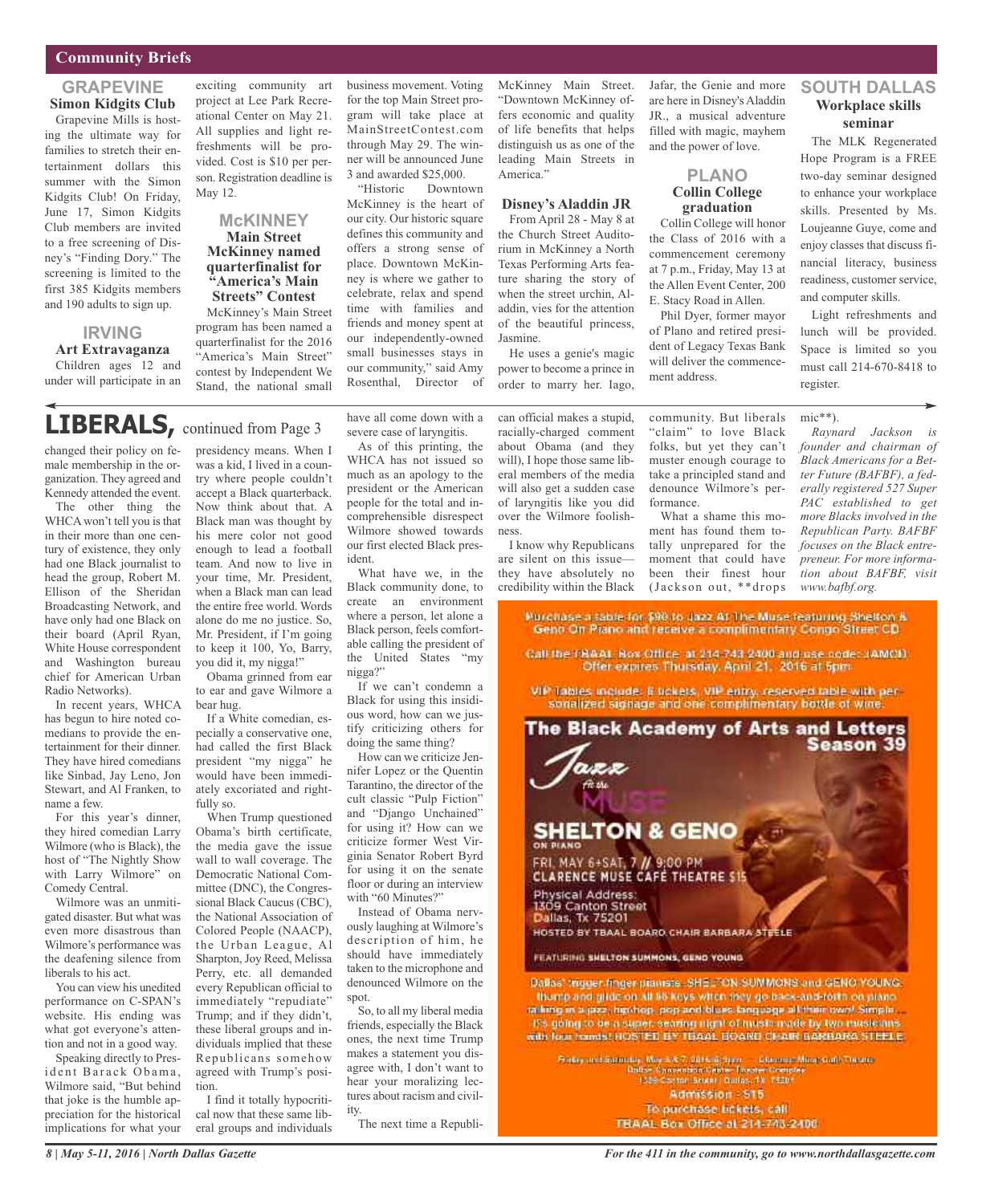### **Dress Performance Theatre Series presents Linda Hopkins' Broadway Blues Cabaret**

*NDG* readers can WIN tickets to see singer and songwriter, Liv Warfield, make her TBAAL debut in the hot blues, jazz and Broadway cabaret in homage to the legendary sassy Tony award-winner, Linda Hopkins.

The Soul Train Award nominee for Best New Artist and the newest member of Prince's New Power Generation, the feisty and soulful songstress is "sheerly delightful and a commanding performer and force" waiting to take center stage at the Muse!

This entertaining tribute to legendary actress, blues and gospel singer Linda Hopkins is produced by Jiles King and hosted by TBAAL board member Albertus Lewis, Jr. Visit on our Facebook and Instagram pages for more details on how to WIN your free tickets.



### **South Dallas Cultural Center's annual Black Women's Film Festival May 13-14**

tural Center's annual Black Women's Film Festival features a collection of short films curated by the New

The South Dallas Cul-York based, New Negress Film Society. Each film will be produced by an emerging black woman filmmaker and will feature some

tives. There will be a talkback session with the visiting filmmakers after the closing credits. The festival

unique genres and perspec-is scheduled for May 13-14 at 8 p.m. each evening. The film line-up includes: Afronauts Directed by See FILM, Page 11

### **WIN tickets to enjoy Marlin Hill headlining Comedy Night at the Muse**

Who is the young hilarious comic that's even got Hollywood talking? It's the one in a million, MARLIN HILL!

Opening for national artists like Patti LaBelle and Jamie Foxx, this comedian's impersonations is nothing short of amazing. He's a real show stopper!

NDG readers can visit our Facebook and Instagram pages for details on how to win tickets for two!







**Ticket Giveaway**

*Do you have an upcoming event? Contact NDG Entertainment at jbrewer@northdallasgazette.com*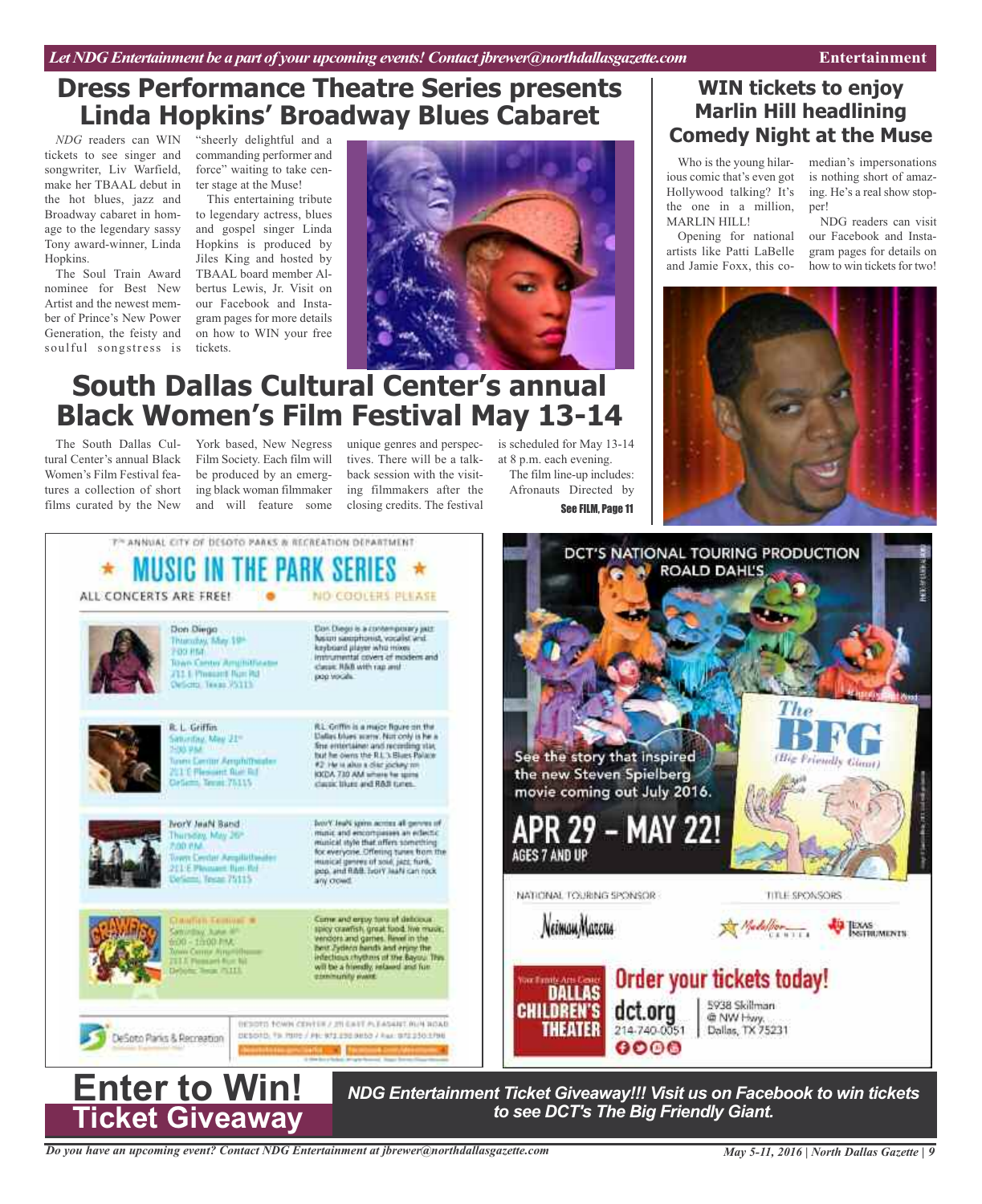# **Black Violin strung everyone along for an unprecedented ride**

By Tracee Bond *NDG* Special Contributor

Black Violin, simply stated, is just what it says it is. The problem is there was nothing simple about this duo of classically trained instrumentalists who were so high strung on their violins that the audience was left with a complex state of emotions driven by the innocence of the music that shattered every single stereotype known to man given this situation. What situation? The situation whereby two young black males meet in a seventh grade orchestra class in Miami, Florida and spend the next 20 years honing their craft into an international success playing to standing-room only crowds as the headliner at sold out



venues.

The Kessler Theater, an amazing sound studio, was the perfect venue for the acoustical tribute with arrangements featuring Bach, Bruno Mars, Sam Smith, Marvin Gay and classical selections such as Ava Maria and Virtuoso. When it seemed there could be absolutely no more surprises, Wil B starting belting out his own notes, in a

deep, sexy voice that could make a run for his money with his diverse instrumental talent. Special highlights were his solo serenades with his violin, and of course, other selections from Black Violin's own CD which included Addiction and Stereotypes. Their final gift to the crowd was an amazing musical tribute to Prince and the crowd was in full party mode at that

time.

Wilner Baptiste (Wil B) and Kevin Sylvester (Kev Marcus) are equally talented, thirty-something musicians who shared the stage with a genuine respect for one another during individual and collective collaborations. Their mission is positive and their talent is undeniable. In addition, there's much to be said about the drummer, Nat Stokes and DJ Espy whose raw talent solidified the entire presence of the group.

From the moment the lights went down, Kev Marcus played his violin with a smile that never broke regardless of the genre of music he played, and Wil B spoke with the bass of a community activist who communicated his frustrations and appreciation of

life through melodic temperaments. Beyond the music, these young, black brothers have a message that is loud and clear. They want young people to realize that they earned full scholarships to college by thinking outside the box, breaking stereotypes and doing things in a way that no one has ever done. This path has allowed them to pay their own bills, travel around the world, be musical guests for President Barack Obama and share the stage with other famous musicians such as Alicia Keyes, Kanye West and Linkin Park. In their own words, they took on a classic foundation and added their own spices, sauce and stank. It seems to be a true recipe for success.

enthusiasm, it is hard to believe this was their 69th show of the year. Call it youthfulness if you want, but I'm afraid it has to be attributed to a strong sense of self and the positive message Black Violin is giving back to the community that surrounds them.

DFW should be grateful for the opportunity to have witnessed the rare treat and hopefully after touring internationally to Berlin, Milan, London and Brussels, we will be put back on the calendar for another chance to be woefully and appreciatively, strung along once again. In the meantime, the wise thing to do would be to grab any or all of their CD's which include titles such as *Classically Trained, Unleashed I and II, Ringtones and Stereotypes*.

### With so much energy and

# **DeSoto Parks & Recreation presents Music In The Park**

DESOTO – Back by popular demand for the seventh year in a row, the DeSoto Parks & Recreation Department presents Music In The Park, a series of free outdoor concerts in the Outdoor Amphitheater at DeSoto Town Center. Here's the line-up:

Don Diego - Thursday, May 19th at 7pm Don Diego is a contemporary jazz fusion saxophonist, vocalist and keyboard player

who mixes instrumental covers of modern and classic R&B with rap and pop vocals.

R. L. Griffin – Saturday, May 21st at 7pm R. L. Griffin is a major figure on the Dallas Blues scene. Not only is he a fine entertainer and recording star, but he owns the R. L. Blues Palace #2. He is also a Disc Jockey on KKDA 730 AM radio where he spins classic blues and R&B tunes.

IvorY JeaN Band – May 26th at 7am IvorY JeaN spins across all genres of music and encompasses an eclectic musical style that offers something for everyone. Offering tunes from the musical genres of soul, jazz, funk, pop, and R&B. IvorY JeaN can rock any crowd.

Crawfish Festival – June 4th 6 to 10 pm – The public is invited to enjoy tons of de-

licious, spicy crawfish, great food, live music, vendors and games. Revel in the best Zydeco bands and enjoy the infectious rhythms of the Bayou. This will be a friendly, relaxed and fun community event.

All Music In The Park concerts are free, family friendly events that take place in the Outdoor Amphitheater at DeSoto Town Center, 211 E. Pleasant Run Road. The Outdoor Amphitheater is located behind the DeSoto Public Library and there is plenty of free parking available in the parking garage on Hampton Road. Concessions will be available for purchase, no

coolers please. Bring your lawn chairs and get ready for some great entertainment. For more information on DeSoto Parks & Recreation's Music In The Parks series, please call Saddie McCallan at 972-230-9651.

### **North Dallas Gazette** The most popular source for entertainment events!



# **Great gift ideas for this Mother's Day**

By Ruth Ferguson *NDG* Editor

Why not simply start with a **handwritten thank you note**! From now through the end of May, anyone can post a photo of their handwritten note or use a template to create a digital thank-you letter to Moms. See examples here: **www.thankyounoteproject.com/mom.**

So right now a hot beauty trend is blood orange and my favorite item so far is



the **Double Moisturizer - Honeysuckle Blood Orange Custard** (\$29.99 on **FragranceNet.com**).It smells wonderful and it really lasts, this should be at the top of your Mother's Day shopping list. The extra perk is you are supporting a local business: Farmhouse Fresh in Frisco!

For the tech savy mom, **Dell's Inspiron 11 3000 Series** – looks snazzy when she is on the go with this very lightweight 11" laptop. At less than  $\frac{3}{4}$ -inch thin, Mom can take this laptop from the office to the soccer field with ease.

**Clinique's Sweet Pots – Sugar Scrub and Lip**

**Balm**., is a cheerful dualsided duo containing a sugary exfoliator on one side, and a moisture packed balm on the other.

If you are making her a pampering gift basket, include the **Wamsutta Micro Cotton Bath Towels**, \$14.99 at Bed Bath and Beyond.

Keep your eye on the website for a list of restaurants to take Mom out for a special brunch or dinner this Sunday!



*NDG Entertainment Ticket Giveaway!!! Visit us on Facebook to win tickets to TBAAL's Comedy Night @ the Muse and Broadway Blues Cabaret!!!*

*10 | May 5-11, 2016 | North Dallas Gazette*

*Do you have an upcoming event? Contact NDG Entertainment at jbrewer@northdallasgazette.com*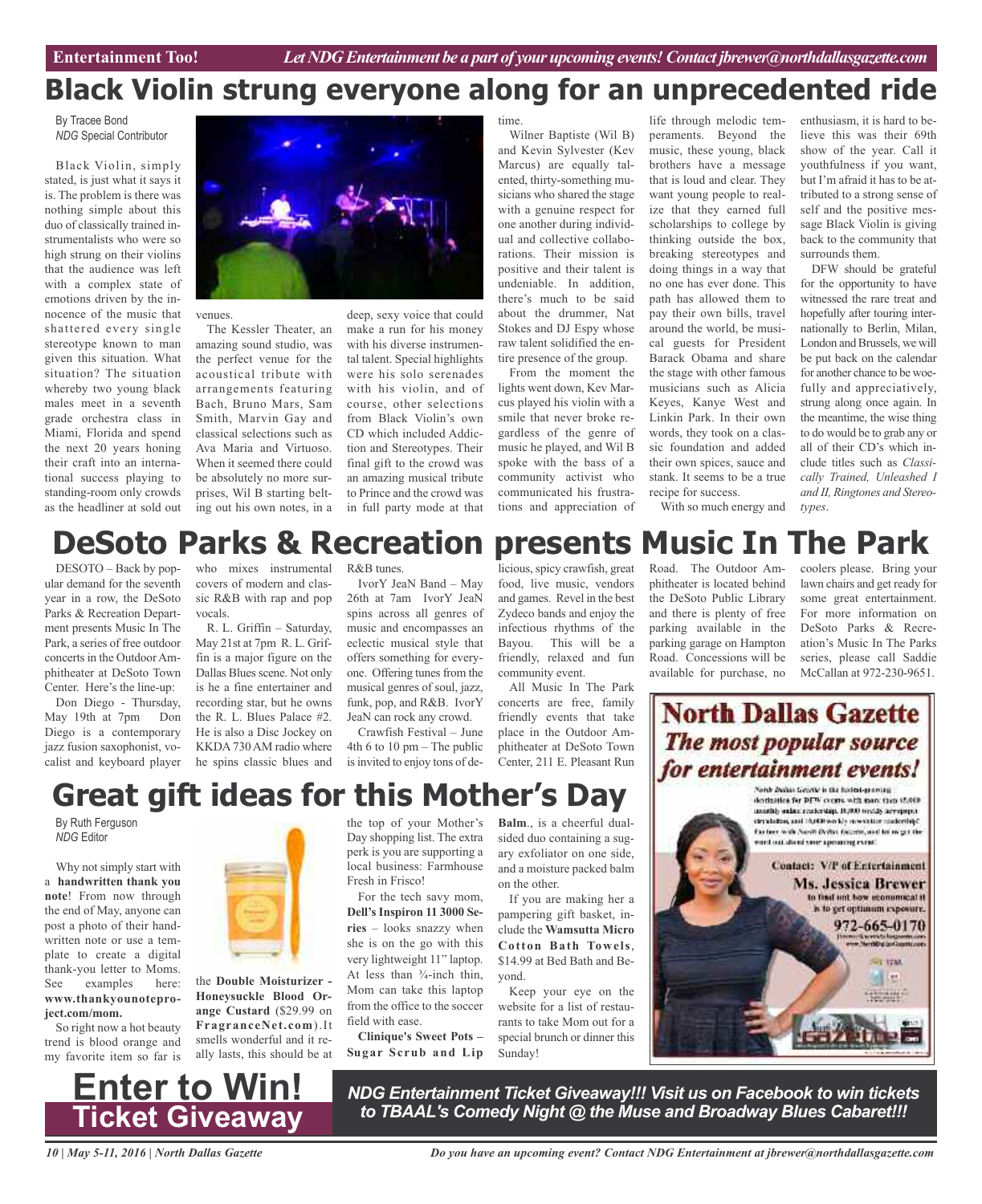### **Marketplace**

### **Dallas ranks 1st among largest U.S. cities in size of women-owned businesses**

(52,798).

percent).

tion's economy.

employees.

• Ninety percent of all women-owned businesses in the U.S. have no paid

• If only one quarter of the existing 8,842,742 women-owned businesses in the United States with no employees added a single employee in the next

• 91.3 percent of all women-owned businesses in Dallas have no paid employees, slightly higher than the national rate (89.5

Other findings include: • Over the last decade, from 2002–2012, the number of women-owned businesses in the United States increased by 52 percent. This amounts to 928 new businesses every day, adding over 1,290,245 jobs and \$90,191,545 billion in payroll to the na-

The Center for an Urban Future recently published a groundbreaking new study, with support from Capital One's Future Edge initiative, that reveals a dramatic surge in women entrepreneurs in the nation's 25 largest cities.

The report reveals that Dallas ranks first in average revenues per womenowned business, based on an analysis of the nation's 25 largest cities. It also shows that the number of women-owned businesses in Dallas increased by 58.1 percent over the past five years, more than double the rate of growth for male-owned businesses in Dallas (24.5 percent).

The report finds that Dallas was fifth among the 25 most populous cities in the growth rate of womenowned businesses over the past five years and fifth in the total number of women-owned firms.

The report also shows that Fort Worth had the second highest growth rate among the nation's 25 largest cities.

The report documents that that the number of women-owned businesses in the 25 largest American cities increased by 43 percent over the past five years, far outpacing the overall growth in women-



owned businesses nationally (27 percent). Indeed, of the 25 most populous cities in the U.S., only one had a slower growth rate in women-owned businesses than the nation.

Among the findings of the report:

• Of the 25 largest cities, Dallas ranks first in revenues per women-owned businesses, with \$198,599 in average sales. San Antonio was second, with \$191,223 in average sales, followed Fort Worth  $( $186, 435)$ , Houston (\$181,122), and San Francisco (\$175,766).

• Dallas was fifth among the nation's 25 most populous cities in the 5-year growth rate of womenowned businesses. Among the 25 largest cities, Memphis had the fastest growth in women-owned businesses between 2007 and 2012, the most recent year

for which data from the U.S. Economic Census is available. The number of women-owned businesses in Memphis increased by 116 percent. Fort Worth had the second highest five-year growth rate, with w o m e n - o w n e d fir m s growing by 78 percent, followed by Atlanta (65 percent), Houston (62 percent), and Dallas (58 percent).

> • In terms of the overall numbers of women-owned businesses, New York City tops the list, with 413,899, followed by Los Angeles



### **FILM**, continued from Page 9

Frances Bodomo – 16th July 1969: America prepares to launch Apollo 11. Thousands of kilometers away, a ragtag group of Zambian exiles is trying to beat America to the Moon.

Seventh Grade Directed by Stefani Saintonge – Everyone is growing up except Patrice. But when a raunchy ru…mor threatens her best friend's reputation, she's forced to join the party and embrace adolescence.

Cakes Da Killa: NO HOMO Directed by Ja'Tovia Gary – Born Rashard Bradshaw, Cakes Da Killa is a 22 year old hip hop artist. As an openly gay

man he is not your run of the mill rapper, but he just might be your new favorite.

Pain Revisited Directed by Dyani Douze and Nontsikelelo Mutiti – This audiovisual project reimagines the black body in pain as an agent of potentiality through art and collaboration.

Tickets for this two day festival are \$5 during the early bird special and \$10 at the SDCC box office.

The South Dallas Cultural Center is located at 3400 S. Fitzhugh Ave in Dallas. For more information call

214-670-0058.

### A TICKETSURANCE **PLAN CAN PROTECT** YOUR BUDGET FROM **UNEXPECTED, COVERED SITUATIONS** LIKE:



**Systematical Logic Program & Production Composition** 

( 1 9 2 , 3 5 8 ) , C h i c a g o  $(1 2 3, 6 3 2),$  Houston (102,813) and Dallas three years, it would result in more than 2.2 million new jobs.

• The cities with the slowest growth in womenowned businesses over the past five years include San Diego (which experienced a 20 percent increase in the number of womenowned businesses), San Francisco (27 percent increase), Boston (31 percent), San Jose (32 percent), and Seattle (32 percent).



Friail: inquiries1909@gmail.com



### **We buy 1998-2006 Models**

- *• Must be in good running condition*
- *• Title must be free from liens*

*• Easy steps to follow, hassle free selling processing. No ad posting, no games with dealership sales. • Quick transaction, you get your*

*cash fast. We pay you on the spot.*

**Call today for appointment at your location 1-972-432-5219**

**Leave message if no answer, someone will get back to you.**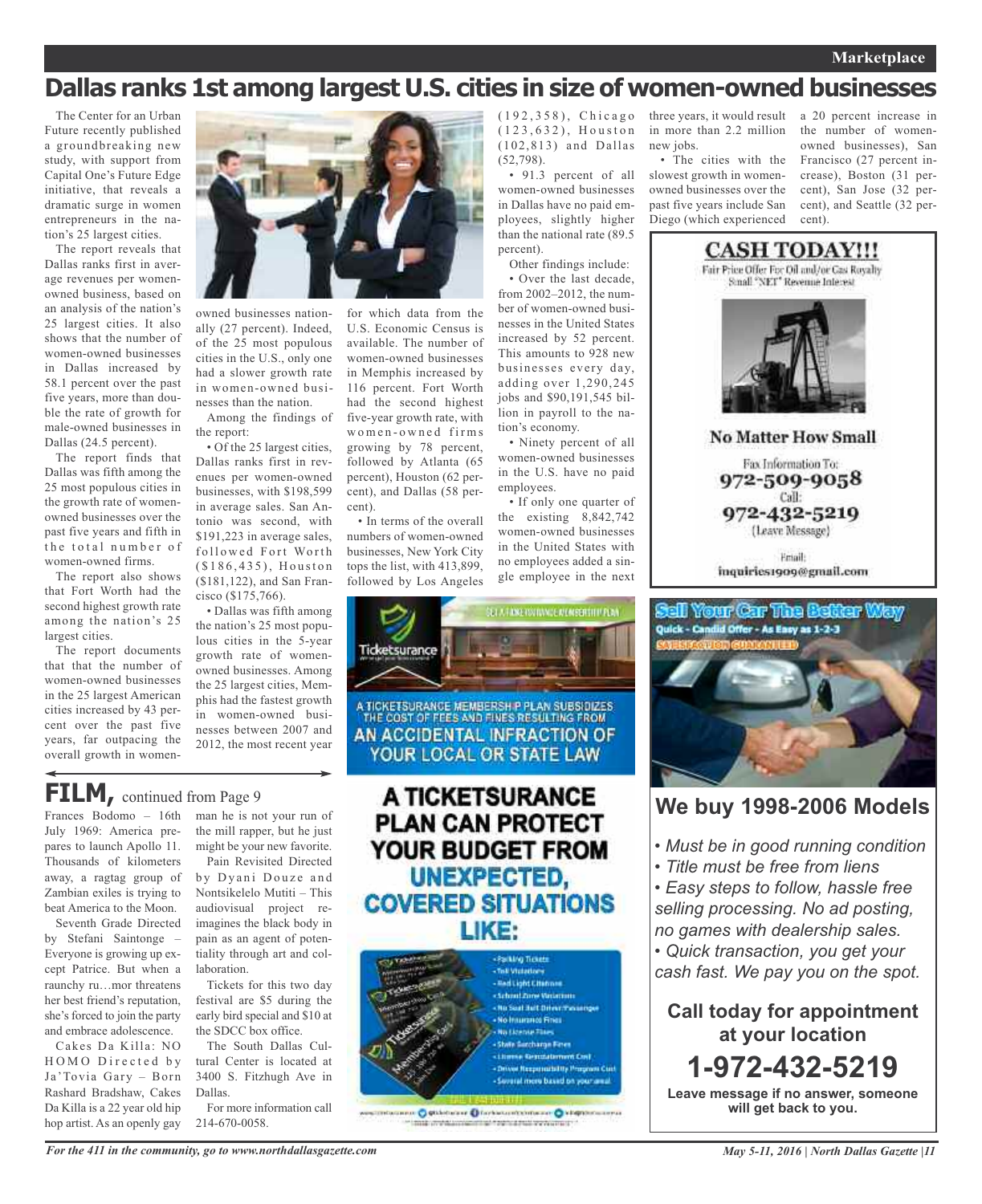### **D/FW Minority Supplier Development Council supplies powerful connections to millions of dollars in business opportunities in North Texas**

Coming up on May 9 and 10 at the Irving Convention Center, more than 1,200 businesses from the area will participate in the largest regional Business Expo connecting corporations and public sector agencies with certified minority-owned businesses – ACCESS 2016 BUSINESS EXPO. This event is a major contributor to the overall yearly figure in business transactions between Council certified Minority Businesses and corporations. The Dallas/Fort Worth Minority Supplier Development Council (D/FW MSDC) reported \$7.1 Billion in Minority Business Enterprise (MBE) revenues in 2015.

This year's ACCESS corporate signature sponsor, Energy Future Holdings (EFH); and Minority Business Enterprise sponsor, TES (Telecom Electric Supply) are a great testimony of

how minority certification supply chain needs with in- Opportunities. Last year, omy in our area." opens doors to business opportunities by providing powerful connections between large corporations looking for highly competitive suppliers and minority business enterprises with solutions to meet corporate needs.

"At Energy Future Holdings, we believe diversity fuels innovation and makes our business communities stronger. With our headquarters in Dallas, we are committed to the health of the North Texas and national economy by fostering relationships and expanding our network of diverse local suppliers," shared John Young, EFH's chief executive officer. "The D/FW MSDC plays a significant role in facilitating our connections to certified Minority Business Enterprises in the area. These businesses continue to demonstrate their value by meeting our

novative, yet cost effective, solutions."

Fred Moses, Founder and President of TES, stated: "The ACCESS Business Expo is one of the most valuable resources the Council offers its MBE's to market its companies. There is not another avenue or event that offers minority businesses the opportunity to make the business contacts that are available at ACCESS. ACCESS provides in one setting, over 100 buying entity representatives, specifically at AC-CESS to meet certified, capable minority owned businesses. The result: Powerful connections for real results."

ACCESS 2016 will host more than 70 confirmed State of Texas agencies recruited by State Senator Royce West. The attending State Agencies will be conducting On-the-Spot Bid

the State Agencies awarded over \$2.6 million in contracts at the two-day event.

ACCESS 2016 will also feature an Opportunity Board designed to maximize connections; a Business Solutions Pavilion, offering small business solutions and product demonstrations; and more than 40 major corporations seeking diverse suppliers.

True to this year's AC-CESS theme of Supplying Powerful Connections, Margo J. Posey, D/FW MSDC President stated: "We are excited about the growing awareness and continued support in the business community of the value of diversity in the supply chain. Buying entities understand that minority owned businesses bring a wealth of talent and solutions to the table, as well as provide a way for them to positively impact the econ-

Posey added: "In 2015, 78 North Texas Cities were impacted by D/FW Minority Business Enterprises. Over 70 local Buying Entity Members, procured /contracted business with D/FW MSDC certified MBEs, resulting in \$7.1 Billion in reported revenues and 125,600 employment positions by D/FW MSDC MBEs. Growing these numbers by providing business opportunities and creating powerful connections at the ACCESS Business Expo impacts and grows the entire North Texas community."

The two-day Expo features corporate and MBE roundtables and one-on-one business matchmaking between corporations, public sector entities, and minority business suppliers looking to discuss immediate and near-term opportunities. Last year 203 one-on-one

sessions were held by 33 buyers from 15 buying entities. Additionally 528 attendees participated in 121 round table sessions.

The Social Media Experience, a Media Lounge with exclusive interviews for the Council's YouTube Channel and the Cyber Lounge are additional features of AC-CESS. "Each year we continue to challenge ourselves to create multiple opportunities for exhibitors, sponsors and attendees to meet, connect, identify opportunities and conduct real business. If you want to participate in the conversation surrounding ACCESS 2016 in real-time, be sure to follow our Twitter @dfwmsdc anduse#ACCESS2016DFW," said Posey.

Registration and sponsorship information is available at the Council's website at www.dfwmsdc.com or by calling 214-630-0747.





### **Same Day Move-In • GREAT Location!! (Dallas)** STOP PAYING SO MANY FEES! Our rent is FULL SERVICE. We pay for utilities – electricity,

heating, air conditioning, and janitorial services … it's all included! No "Plus-E"– No "CAM."NO PERSONAL OR BUSINESS FINANCIAL HISTORY REQUIRED! GREAT DEALS ON ONE-ROOM SUITES! --- STOP PAYING TOO MUCH RENT! (Just North of Downtown Dallas)

• Surveillance Camera • No Application or Application Fees • Five-Page lease - Short & Simple • Extremely Competitive Rates • Same-Day Move-In • Flexible Lease Terms • On-site Management, Maintenance, Leasing and Space Planning • Ample, Convenient Parking • No Credit Check • Beautiful Glass & architecturally unique Building! **Rent Starting at \$199 per month (9.99/sq.ft.)**

Office / Medical Space 1327 Empire Central (@ I-35 Stemmons Freeway) Dallas, TX 75247 (972) 432-5219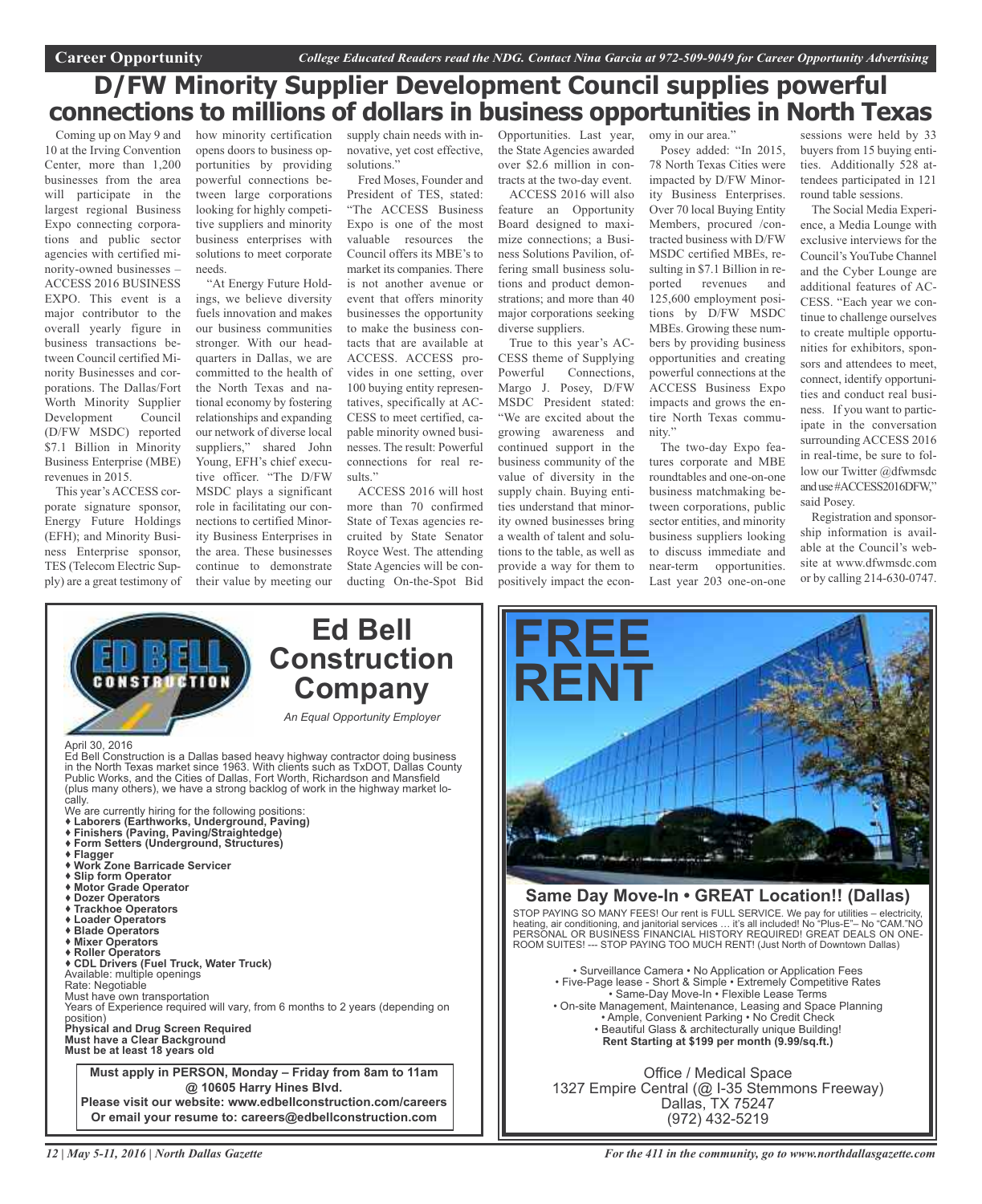### *On a quest for qualified candidates? Contact Nina Garcia at 972-509-9049* **Career Opportunity**

**Attention Suppliers of Goods, Services and Construction Review Competitive Opportunities at www.bidsync.com www.garlandpurchasing.com 972-205-2415**

**GARLAND** 

**DO YOU WANT AN EXCITING AND REWARDING CAREER?**

**PURSUE A CAREER AS A POLICE OFFICER OR FIREFIGHTER!**

• Competitive wages<br>• Array of benefits<br>• Education incentive pay<br>• ...and more

REGISTER ONLINE TO TAKE THE CITY OF IRVING'S NEXT CIVIL SERVICE ENTRANCE EXAM

*www.cityofirving.org*

*The City of Irving does not discriminate on the basis of race, sex, religion, age or disability in employment or the provision of services.*

# **Poll shows most Americans do not support pay transparency**

So what do American's have to hide when it comes to paycheck info? Apparently quite a bit because they do not think private companies should be obligated to share what they pay their employees and they do not think those companies should share the info internally.

Not surprising to see men are not in favor of this, given the potential for pay inequity to be disclosed, but women are also opposed to this. Is it possible fear of being embarrassed is helping to keep the pay inequity going?

More than seven in ten Americans do not think private companies should be required to publish the salaries of its employees nor do they believe private companies should disclose the wages of its employees internally. When it comes to disclosing one's personal salary, about two-thirds of Americans oppose such

publication, according to an white Americans, 61 per-Exclusive Point Taken-Marist Poll, commissioned by WGBH Boston for its new late- night, multi-platform PBS debate series Point Taken. However, Americans favor including a range of salary or wages in new job postings instead of a fixed rate of pay.

The national survey was conducted by The Marist Poll in advance of this week's Point Taken episode, airing tonight at 10 p.m. and streaming on pbs.org/pointtaken. The series is hosted by Carlos Watson, Emmy Award winning journalist and OZY Media co-founder and CEO.

72 percent of Americans do not think private companies should be required to publish salaries and believe most people's salaries should remain private. Racial differences exist. White residents, 79 percent, are more likely than non-

cent, to say companies should not publicize the amount each employee earns.

What do Americans think would be the result of making salaries public? 58 percent of Americans think doing so would cause conflict between employees rather than increasing fairness of pay within the company. White residents, 63%, are more likely than nonwhite residents, 51 percent, to think publically releasing salary amounts would cause friction within companies.

When it comes to internally disclosing the salaries of a company's employees, 73 percent of Americans report salaries should remain private for most people. Here, gender differences are present. Men, 79 percent, are more likely than women, 67 percent, to say employees' wages should not be published within companies for everyone to

see.

"There's no doubt that when it comes to publishing wages, most Americans think it's a sensitive topic and a private matter," says Dr. Lee M. Miringoff, Director of The Marist College Institute for Public Opinion.

"The issue of salary transparency and compensation are headline news this year", says Denise Di-Ianni, series creator and Senior Executive in Charge. "Questions of gender and racial disparities in compensation warrant a deeper dive. Point Taken will take the conversation further in tonight's debate."

When it comes to disclosing their own salaries, 66 percent of U.S. residents say they would prefer that information not be made public. More than three in four Americans, 77 percent, favor the inclusion of a range of salary or wages in new job postings.

# **Online training program for entrepreneurs**

A new online-training program for entrepreneurs called "The Hive" (createbuzznow.com/join), where notable branding, marketing and business strategy experts help small-business owners get and keep customers, is available from the consulting firm CRE-ATE Buzz.

"Think of it as your local coffee shop where all the best business strategists and marketers just happen to be hanging out just waiting to share the best kept secrets of business gold," says Pamela Herrmann, cofounder with Patty Dominguez of CREATE Buzz (www.CreateBuzzNow.com), which is changing the way small businesses connect with customers – both online and offline.

"The vibe inside The Hive is casual, fun and so approachable," Dominguez says. "We believe business



doesn't have to be stuffy even if you are dropping some theory-based analysis on what it takes to make your marketing dollars convert more sales."

Targeted in The Hive are key business strategies that will ensure a solid foundation for your business. At the same time, business owners will learn the latest in "what's working now" in marketing tactics that will garner them the highest probability of a return on their marketing investment. "We have personally con-

sulted with business owners, from Wall Street to Main Street, and just about every type of business in between," says Herrmann, author of "The Customer Manifesto: How Business Has Failed Customers And What It Takes To Earn Last-



ing Loyalty."

"We know exactly what business owners require to achieve smart marketing moves," says Dominguez, who co-hosts with Herrmann the Customers For Life podcast. "And we know exactly how to leverage customer loyalty in the digital age."

Pamela Herrmann and Patty Dominguez cofounded CREATE Buzz (www.createbuzznow.com), an online training experience that helps business owners and their employees develop powerful, positive and practical customer engagement habits that build loyalty.



### **Press\Association is seeking a statewide sales representative.** The Texas Publish-

**American**

ers Association is seeking a statewide sales representative to

**Statewide African**

represent the overall sales objective for the organization. Individual must have a proven sales track record with local and regional sales strategies.

Also the individual must be:

- A self-starter
- Have excellent written and verbal communication skills
- A visionary
- Professional

• Have excellent organizational skills Previous advertising agency and direct sales experience a plus. Position is commission based.

Serious inquiries only. **Please email resume to inquiries1909@gmail.com or leave a message for the position at 972-432-5219.**

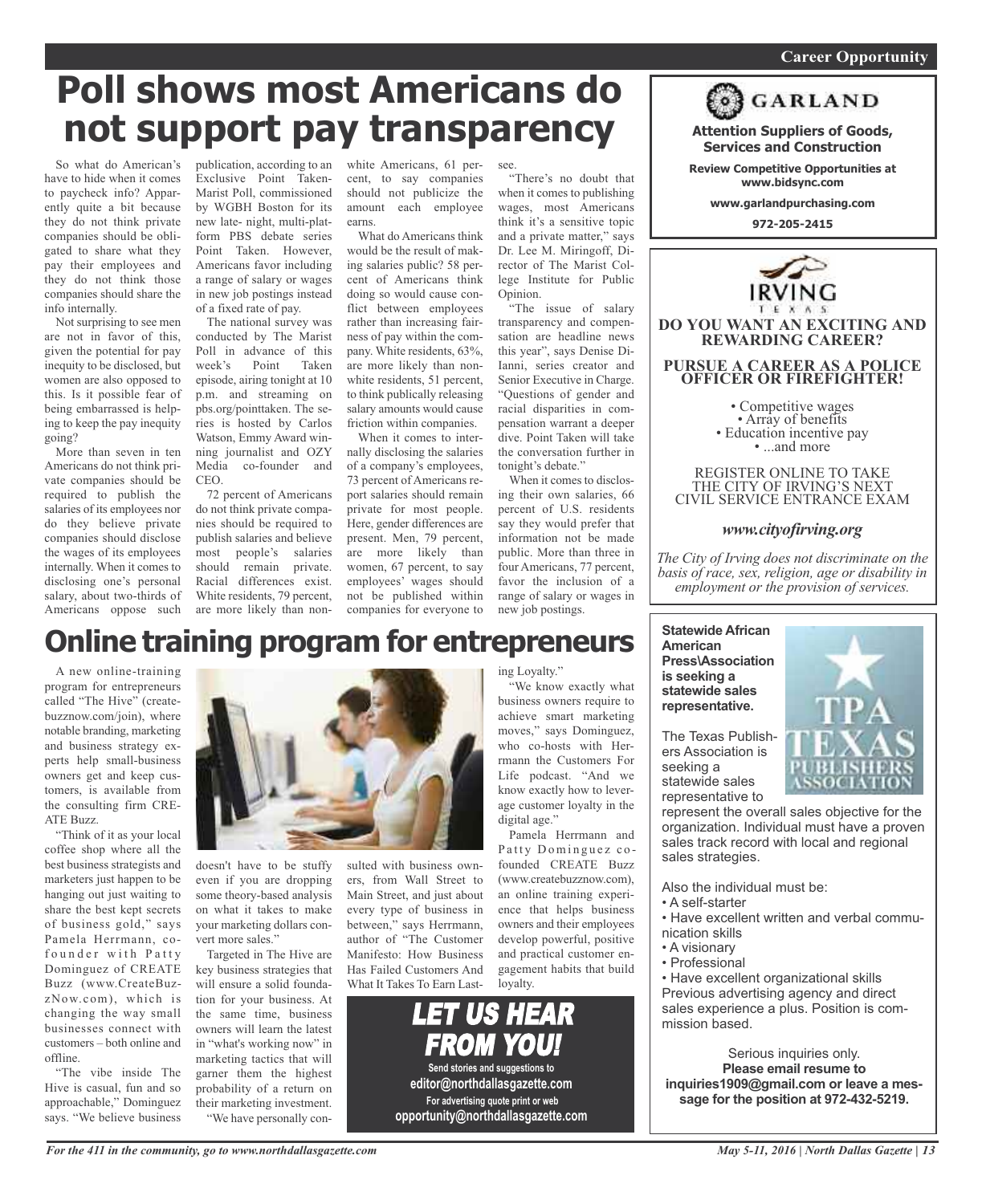### **Church Happenings www.NorthDallasGazette.com**

#### **BETHEL BIBLE FELLOWSHIP, CARROLLTON (A PLACE TO BELONG)**

**May 8, 9:45 a.m.** You're invited to our Sunday Morning "Prayer and Meditation" followed by Morning Worship Service at 10 a.m. See what God is doing through and with us; you will be blessed.

#### **May 8, 12 Noon**

How do you impact others? Join us Sunday at noon in Bible Study; Pastor Larry Gardner will teach a series on "Design for Discipleship, Book 2, Chapter 5."

Learn how to introduce others to Christ and make Him known to them; to help others know and grow in God's word; and to give others clarity and direction.

#### **May 11, 7 p.m.**

Join us in Wednesday's Prayer and Bible Study Class with Pastor Larry teaching a series on "Design for Discipleship, Book 2, Chapter 5." Spiritual maturity is God's desire for you. It's Time to Grow; Ephesians 4:12 & 13.

Dr. Terrance Woodson, Senior Pastor 1944 E. Hebron Parkway Carrollton, TX 75007 972-492-4300 www.bethelbiblefellowship.org

#### **CHRIST COMMUNITY CHURCH IN RICHARDSON**

 $\mathcal{L}$  , and the set of the set of the set of the set of the set of the set of the set of the set of the set of the set of the set of the set of the set of the set of the set of the set of the set of the set of the set

#### **May 8, 9 a.m. and 11 a.m.**

You're invited to join us for morning worship as we praise and worship God for His blessings.

#### **May 11**

Join us at 12 Noon with Rev. Viveca Potter teaching on the Word of God; come back at 6:45 p.m. for Corporate Prayer and stay for Senior Pastor Autry at 7:30 p.m. teaching on the Word of God. Our youth will come for Food and Fellowship at 7 p.m. followed by Bible Study at 7:30 p.m.

Dr. Terrence Autry,

Senior Pastor 701 Centennial 972-991-0200 Richardson, TX 75081 www.Christcommunityrichardson.org  $\mathcal{L}_\text{max}$  and  $\mathcal{L}_\text{max}$  and  $\mathcal{L}_\text{max}$ 

#### **FELLOWSHIP CHRISTIAN CENTER CHURCH IN ALLEN "THE SHIP"**

### **May 8**

You're invited to our main campus at 200 West Belmont Drive; followed by our Sunday Worship Services at Bolin Elementary School in Allen, Texas 75002 and bring someone with you, you will be blessed.

**May 11, 12 p.m.** Join us in our Wednesday's 12 Noon-Day Live, Prayer and Bible Study and/or our Wednesday Night Live, Prayer and Bible Study at 7 p.m. to learn more about God's Word at the Joycie Turner Fellowship Hall, 200 West Belmont Drive in Allen. Be encouraged by God's plan for your maturity and His glory; and most of all, be prepared to grow.

### **May 22, 8 a.m. Every 4th Sunday**

Calling All Youth! Join our

Hype Sunday Worship (first service only) on our main campus at 200 West Belmont Drive and be blessed; followed by our Sunday Worship Services at Bolin Elementary School in Allen, Texas 75002 and bring someone with you, you will be blessed.

Dr. W. L. Stafford, Sr., Ed. D. Senior Pastor

5705 Cheyenne Drive at Bolin Elementary School in Allen 75002 for Sunday Morning Worship and the Admin. Building Address is 200 W. Belmont Drive Allen, TX 75013 972-359-9956 www.theship3c.org  $\overline{\phantom{a}}$  , and the set of the set of the set of the set of the set of the set of the set of the set of the set of the set of the set of the set of the set of the set of the set of the set of the set of the set of the s

#### **INSPIRING BODY OF CHRIST CHURCH, Let's Go Fishing! MATTHEW 4:19**

**May 8, 7:30 and/or 11:30 a.m.** You're invited this Sunday as we praise, worship, honor and magnify God's Holy name.

**May 9, 7 p.m.** Join us in Monday School as we grow in God's Word and learn what God has to say to us.

**May 13, 7 p.m.**

All men, you're welcome to our Men's Friday Night Service for fellowship and learning what God requires of men as leaders of households and in the community.

Pastor Rickie Rush 7701 S Westmoreland Road Dallas, TX 75237 972-372-4262 www.Ibocchurch.org

### **MT. OLIVE CHURCH OF PLANO (MOCOP)**

 $\mathcal{L}$  , and the set of the set of the set of the set of the set of the set of the set of the set of the set of the set of the set of the set of the set of the set of the set of the set of the set of the set of the set

#### **May 8, 10 a.m.**

Join us for Sunday Worship Service as we praise and worship God for His Honor and His glory; and don't forget to comeback at 7 p.m. for our Brazilian Church. Call the church for details.

#### **May 11, 7 p.m.**

You're invited to our Wednesday's Bible Study class; you will learn what God has to say to us. Come to be encouraged by God's plan for your spiritual growth and His glory.

Pastor Sam Fenceroy Senior Pastor and Pastor Gloria Fenceroy 300 Chisholm Place Plano, TX 75075 972-633-5511 www.mocop.org

### Investors Liquidation Sale: **Laurel Land Cemetery Burial Plot For Sale (one space) Section # 3, Space # 15, Lot # 20**



Laurel Land Cemetery charges for cost of single Plot: \$3995.00 Discount Amount, if you act right away: <\$1745.00> (your savings) Your Cost: \$2250.00

> **Call Today! 972.432.5219** (leave message,if no answer)

### **MT. PISGAH MISSIONARY BAPTIST CHURCH**

### **May 8, 10 a.m.**

You're invited to join us in our Worship Service at our new home, 1020 Sherman Street in Richardson, Texas. Call the church for details.

**May 9, 9 p.m.** Join us for our Intercessory Prayer Ministry and our Monday's Conference calls.

R. W. Townsend, Senior Pastor 1020 Sherman Street Richardson, TX 75081 972-241-6151 www.dallasmtpisgah.org

### **NEW MOUNT ZION BAPTIST CHURCH**

### **May 8**

You're invited to join us for Early Morning Services at 7:30 a.m., followed by Sunday School at 9 a.m. and Morning Worship at 10:30 a.m.

**May 11, 7 p.m.** Join us each week, our Bible Study sessions are designed to be encouraged by God's good plan for your maturity and His glory. Dr. Tommy L. Brown Senior Pastor 9550 Shepherd Road Dallas, Texas 75243 214-341-6459 www.nmzb.org

See CHURCHES, Page 16



Kedra A. Flowers CPA PC

### www.**IRSsafe**.com

NDG now has a "Special Advertising Package"for churches and non-profit organizations that need to let the community know about your Special Event.

### Opportunity You Can Measure...

### **Church Events**

- Church Anniversary
- Pastor's Anniversary
- Women's Day
- Men's Day

### **Non-Profit Org. Events**

- Fundraisers
- (Concerts)
- Special Events
- (Personal or Community)

### Special Rate \$199

(Black & White, per insertion) Ad size - 4.905"x 6"(Quarter Page, B&W) (NOTE: Color Ad \$75 extra per inserion) Production disclaimer - NDG ad meake-ready is not included in promotion. Layout/production of "copy ready"ad will be a nominal extra cost. E-mail ad copy to: Marketing@NorthDallasGazette.com or call our Marketing Department today! 972-509-9049

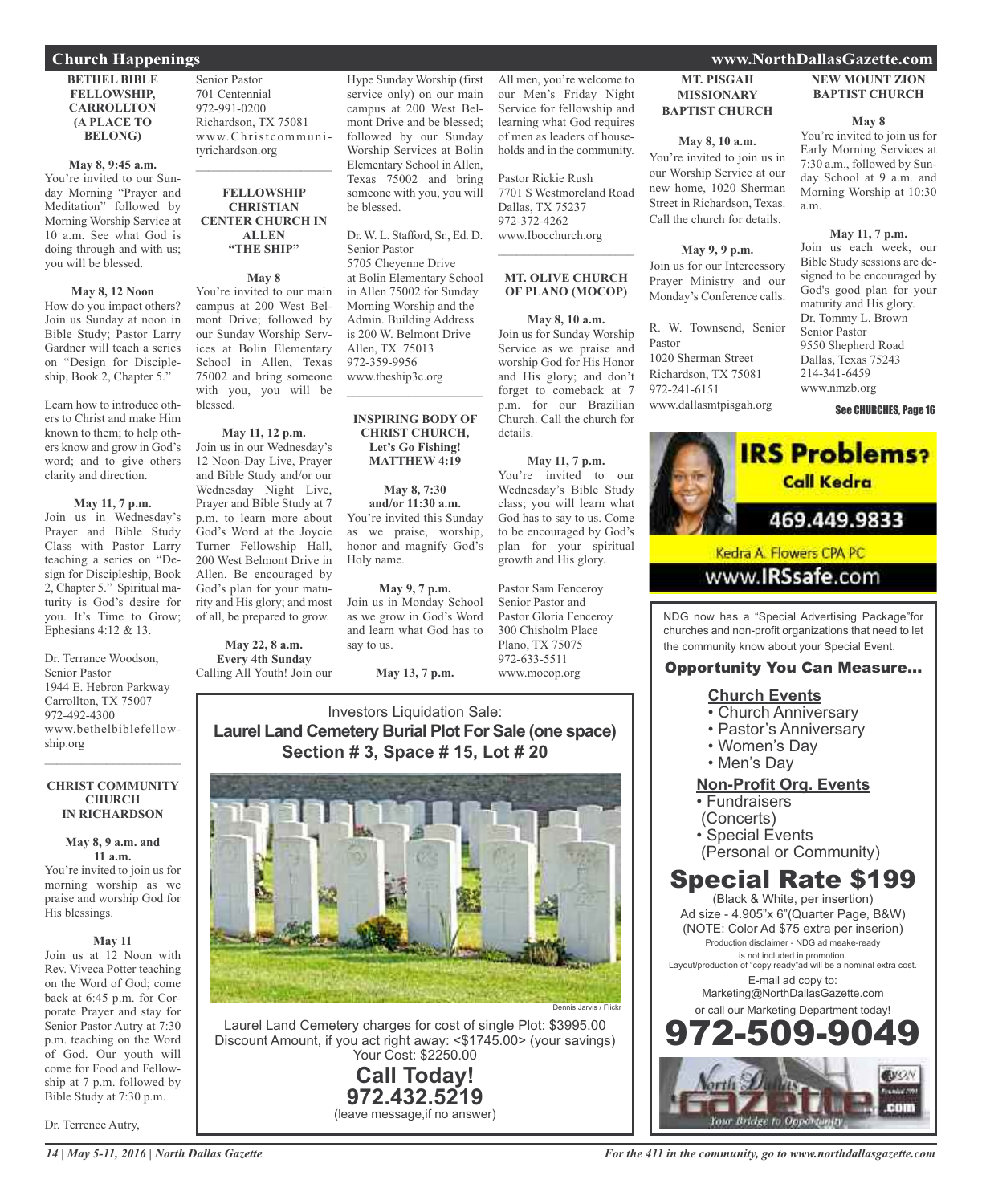



*Send email to: businessoffice@ northdallasgazette.com to sign up for Sister Tarpley's weekly electronic newsletter.*

*"For if you remain silent at this time, relief and deliverance for the Jews will arise from another place, but you and your father's family will perish. And who knows but that you have come to a royal position for such a time as this?"* - Esther 4:14-15.

The Bible tells the story of Esther, a Jewish orphan living in the land of Persia after her people were taken into captivity from Jerusalem.

Raised by her cousin Mordecai, she lived during the time of King Xerxes who reigned over Persia that stretched from India to Ethiopia.

A proclamation was sent out to bring all the virgins to the king's palace from the surrounding regions to replace Queen Vashti who

ww.theship3c.org

Early Morning Service

Alice TX 75013

# 00 a.m.

0 W. Belmunt Drive

found disfavor with the king and was deposed.

Esther was one of the young women taken and was ultimately selected to be the next queen.

Mordecai had a high ranking position in the government that allowed him to learn of a plot by Haman, an official of the king, to kill all of the Jews.

Now, the only way this order would not be carried out was if Esther asked for an audience with the king to request that the plot be abandoned on her behalf.

However, to request an audience before the king was a serious matter. If he refused to give her audience, the penalty was immediate death. It was at this time that Esther made her famous statement, "If I die, I die."

Esther realized this could be the reason God created her - to save her people from destruction.

However, out of concern for Esther, Mordecai explained the situation to her, "For if you remain silent at

972.359.9956

Sunday Morning Worship

**Nory Demectors** 

1450 Ethnologies Drug-

Allen, 1X 75002

North Dallas Gazette takes a moment to reflect on the past with **Historical Perspectives from Sister Tarpley** Hear what it was like growing up in <sup>a</sup> very different Dallas when Booker T. Washington was <sup>a</sup> black school. Sister Tarpley graduated frm there and went on to college and later became <sup>a</sup> city councilmember in Carrollton.

**Look for NDGTV at NorthDallasGazette.com**

Second Keyboardist Needed: Please CaB For Info

DE Fellowship Christian<br>BIB Center Church

200 W. Bernsht Drive . - Allen, TX 75013 A Kingdom Building Church

Wadnesday Night Live

**DO W. Retroem Days** 

Allen, TX 75013

this time, relief and deliverance for the Jews will arise from another place, but you and your father's family will perish."

Mordecai was giving her a choice. Either she will be

used by God or someone destiny of a people? Many else will be used to save their people. Everyday you and I are

given a choice. Are we willing to be the person God uses to impact the future



*Ms. Christina Jones at her induction into the National Society of Leadership and Success at Texas Woman University in Denton*



of us are silent Christians simply letting the status quo reign while we sit quietly by watching.

Who knows that you were created for such a time as this to be a catalyst to stand in the gap for some situation in your workplace, community or nation?

Be faithful to your calling.

Remember, "I can doALL things through CHRIST who strengthens me."

Thank God for your strength and protection. Thank Him for your Lord and Savior, Jesus Christ.

Whenever that old devil comes at you with temptations, remind him that you can do all things through Christ who strengthens you and has saved you.

Because of that, you can rebuke Satan by standing on the Scripture and leaning on Jesus for your help. He was the perfect example of this as He countered Satan's temptations with Scripture.

Open your eyes, ears and heart to God's Word and His prompting. Thank God always in the name of Jesus for His help.



Shiloh Missionary Baptist Church the Flame Community for 128 Years





Īsiah Joshua, Jr. Fustor

SMBC: A church Focused on Excellence while Teaching the Word. Preaching the Gospel, Reaching the World

Worship Times: 8 and 11 a.m. Sunday School: 9:45 a.m. Mid-week: Wednesday at 7:00 p.m. Youth Church: Every 3rd, 4th, and 5th Sunday at 10:45 a.m. AWANA: Wednesday at 6:30 p.m. Contact Information: 972-423-6695 www.smbcplano.org

*For the 411 in the community, go to www.northdallasgazette.com*